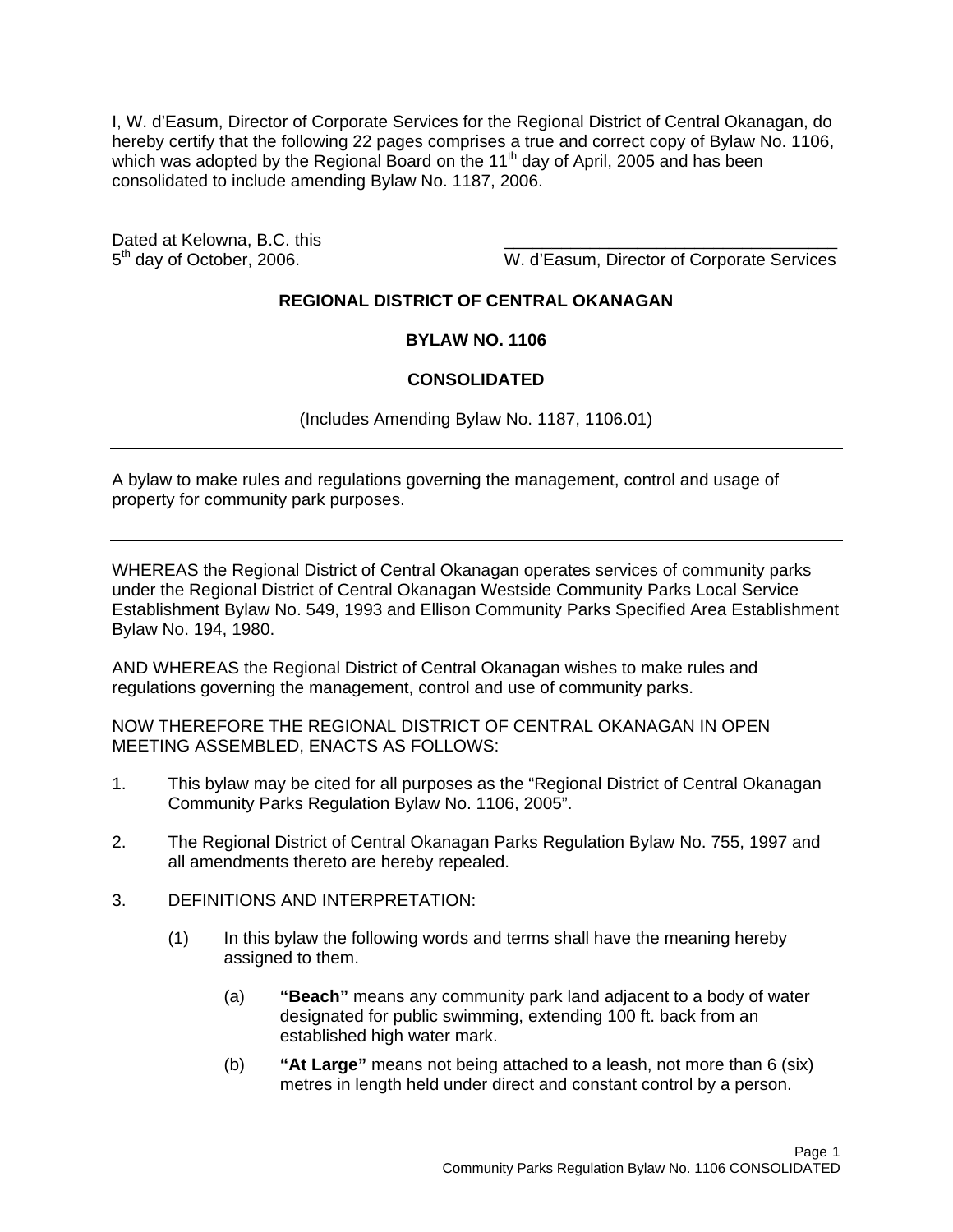- (c) **"Board"** means the Regional Board of the Regional District of Central Okanagan.
- (d) **"Community Park"** means land acquired, dedicated, held or occupied as community park in accordance with the *Local Government Act* or the *Community Charter* and shall include without restricting the generality of the foregoing within such community park all playgrounds, squares, greens, driveways, roadways, paths, beaches, buildings, but shall not include any highway passing through such community park that has been dedicated as highway by plan of subdivision or that has been laid out, constructed and maintained by the Ministry of Transportation of the Province of British Columbia or a local government, or that is a public highway under the *Highway Act*.
- (e) **"Director"** means the Director of Parks and Recreation or persons authorized by the Director.
- (f) **"Driveway"** means any way or thoroughfare set apart and improved for the use of pedestrians, vehicular or animal traffic, within any community park.
- (g) **"Dusk"** means 30 (thirty) minutes later than the official sunset time for Kelowna, BC as recorded by the Ministry of Water, Land and Air Protection.
- (h) **"Household or other garbage"** includes garbage, trash, refuse, cans, bottles, papers, ashes, cuttings or other waste of any kind that is not generated by a person in connection with reasonable community park use.
- (i) **"Litter"** means any garbage, cans, bottles, papers, ashes, refuse, cuttings, trash or rubbish generated by a person while at the community park engaged in activities ordinarily connected to reasonable community park use.
- (j) **"Vessel"** means canoe, boat, kayak, or other craft used or capable of being used, for navigation on water.
- (k) **"Owner"** means in respect of an animal or bird, the person who is possessor or harbourer.
- (l) **"Physical game"** includes baseball, softball, football, soccer, rugby, cricket, lacrosse, hockey and other similar sports.
- (m) **"Public Hazard Closure"** means an order from the Director that a community park be closed because of a threat, to either the community park or the public.
- (n) **"Region** or **RDCO"** means the Regional District of Central Okanagan.
- (o) **"Vehicle"** means and includes all conveyances for the carriage or transport of persons, passengers, goods or materials, whether drawn by animals or propelled or pulled by any mechanical or muscular device or other motive power whatsoever, and shall include trailers, bicycles, tricycles, in line skates and skateboards.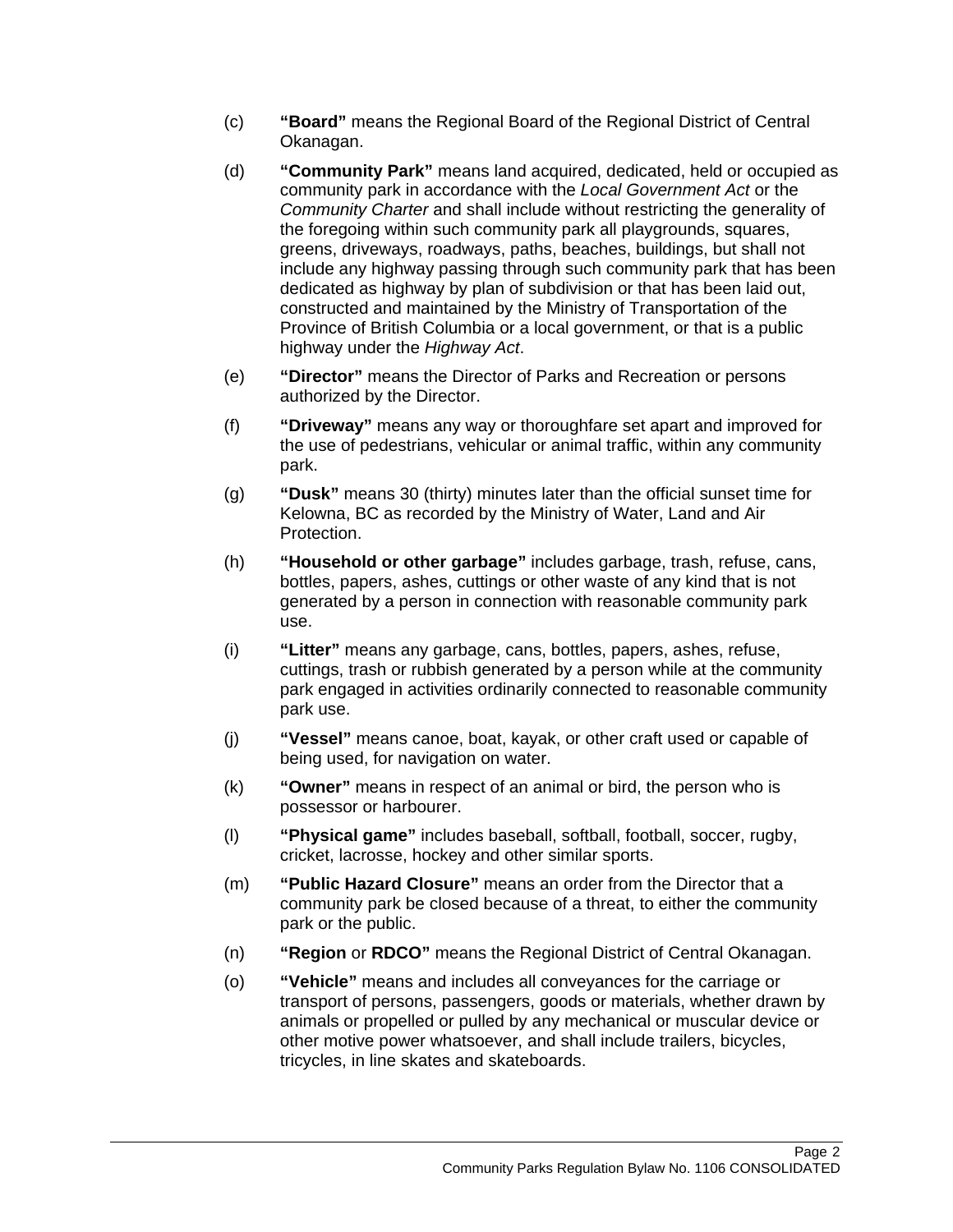- (p) **"Permit or Contract"** means the granted written permission under this bylaw, authorizing access, activity or a course of behaviour or conduct in or on any RDCO Property.
- (2) The intent of this bylaw is to permit the reasonable use of parks by the public in a manner that accommodates individual rights, including the rights of freedom of assembly and freedom of expression, within the context of operating community parks that are intended to provide the benefits of recreation and enjoyment for the general community and preservation and protection of the natural or landscaped environment.
- (3) Community parks are intended to offer recreational opportunities for the public in playing fields, playgrounds, landscaped and natural park settings. Some of the specific uses that are considered incompatible and will not be permitted within a community park are set out in Schedule B.
- 4. ENTRY TO PARK
	- (1) (a) no person shall enter or be in a community park
		- (i) which has been closed under this bylaw; or
		- (ii) between dusk and 6:00 a.m. the following day unless the community park is otherwise posted.
		- (b) no person shall enter or be in a community park which is subject to a Public Hazard Closure.
- 5. LITTER
	- (1) No person shall deposit or leave litter in or upon a community park except in the receptacles provided for such purpose.
	- (2) No person shall deposit any household or other garbage in a community park.
- 6. PHYSICAL GAMES
	- (1) No person shall play a physical game in a community park contrary to the rules and regulations posted in the community park or attached to the permit to regulate such game.
	- (2) A permit pursuant to this bylaw is required to be obtained by the organizer before a tournament, organized sport or series of physical games is held in a community park.
	- (3) No person shall play a physical game in or on a community park except upon or in such portions thereof as are specifically designated for such purpose by signs posted or as authorized on a permit pursuant to this bylaw.
- 7. DAMAGE
	- (1) No person shall damage, destroy, deface or vandalize a community park.
	- (2) No person shall cut, break, pull up, injure, damage, destroy, deface or vandalize in whole or in part, plants, building facilities or appurtenances in a community park.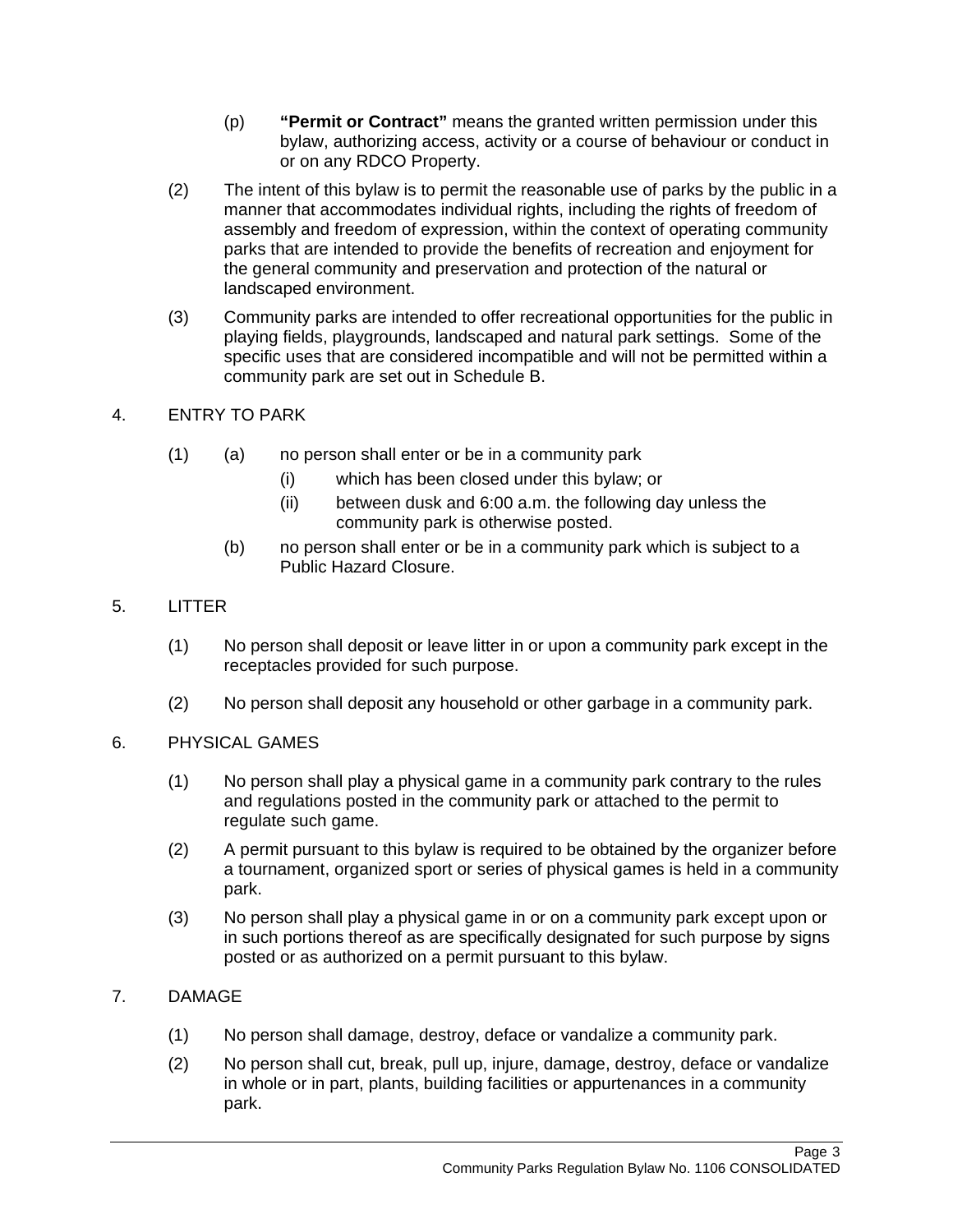(3) No person shall damage, destroy, deface or vandalize any signs or regulations posted in a community park by the Region.

## 8. WILDLIFE AND DOMESTIC ANIMALS

- (1) Except for catching domestic animals unlawfully in a community park, no person shall interfere with birds or animals in a community park.
- (2) No person shall feed any wildlife in a community park.
- (3) Except where a community park or a portion of a community park has been designated in Schedule C as a community park which may be used with dogs off leash, no person being the owner of any animal or bird shall allow such animal or bird to be at large in a community park.
- (4) Except where a community park or portion thereof has been designated in Schedule C as a community park which may be used with dogs, no person being the owner of a dog shall allow such dog to be in a community park.
- (5) No owner shall allow dung from his dog to be left on a community park except in receptacles provided for such purposes.
- (6) An owner shall immediately remove and dispose in a sanitary manner dung left by his dog in a community park.
- (7) No person being the owner of a domestic animal or bird shall allow such animal to enter upon any beach area or to swim at a designated swimming area in a community park or the water adjacent to a community park, except as defined in Schedule C.

## 9. NUISANCES AND DANGERS

- (1) No person shall hit a golf ball in or into a community park.
- (2) No person shall carry or discharge firearms, air guns, air rifles, air pistols, spring guns, bows or other weapons in a community park.
- (3) No person shall fire or explode any combustible or explosive material in a community park.
- (4) No person shall engage in violent acts in a community park.
- (5) No person shall engage in lewd or sexual acts in a community park.

## 10. USE OF FIXTURES

(1) No person shall climb, walk or sit upon any wall, fence or other structure in a community park unless the wall, fence or structure has been designed and designated for such use.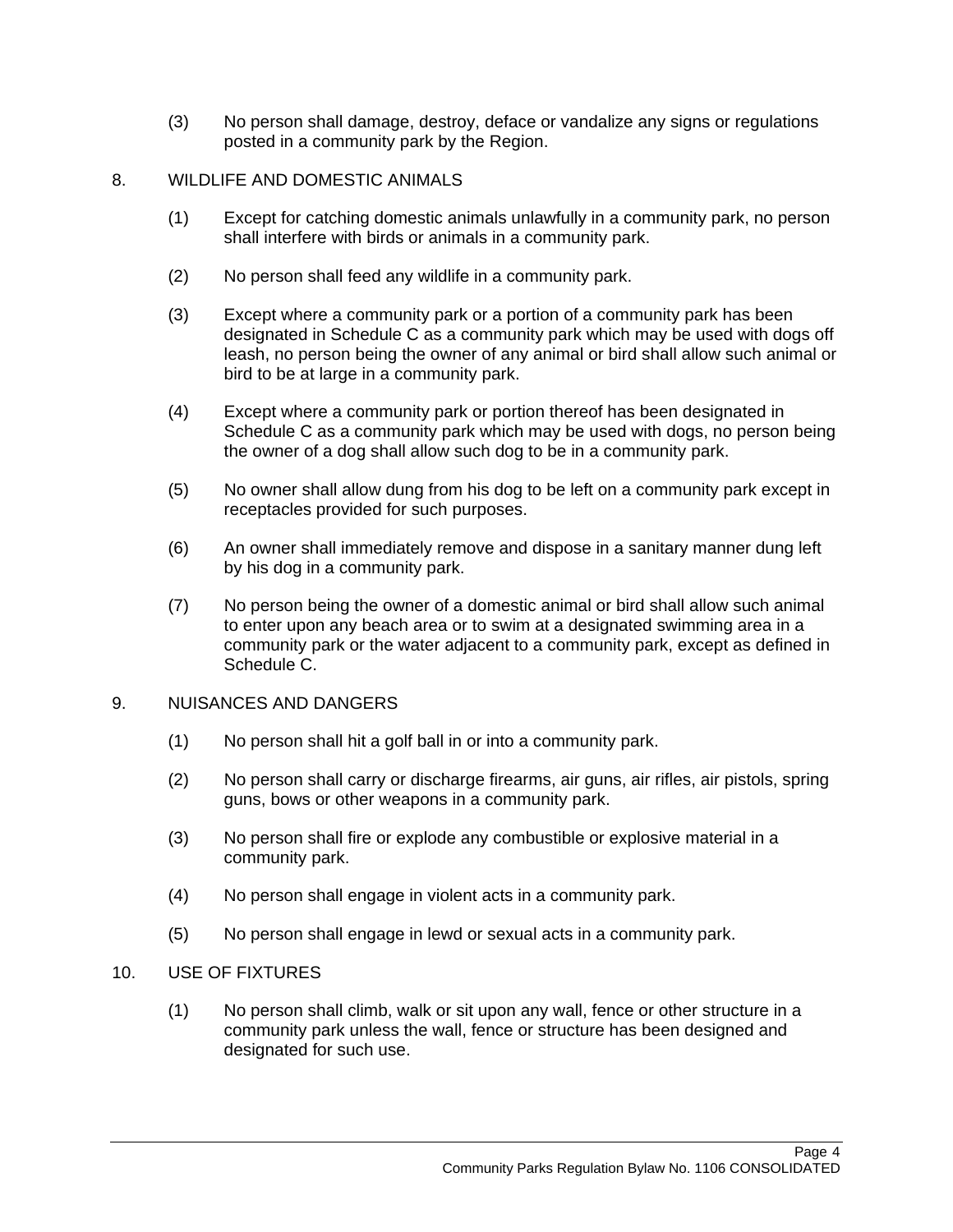- (2) No person shall erect in a community park, a tent, building, shelter or other structure whatsoever without obtaining approval for an exclusive specific use from the Region unless otherwise posted.
- (3) Section 10(2) does not apply to small personal shelters which are in a community park from 6:00 a.m. to dusk. Such shelters must not be anchored with any form of stake or peg driven into the ground in any turf area.

## 11. LIQUOR

- (1) No person shall possess or consume liquor in a community park except in premises where the liquor is possessed pursuant to and in compliance with a license issued under the *Liquor Control and Licensing Act*, (British Columbia).
- (2) No person shall possess or consume liquor in a community park except in premises where the liquor is possessed pursuant to and in compliance with a permit issued by the RDCO.

## 12. ASSEMBLY

- (1) No person shall conduct any procession, march, drill, performance, ceremony, concert or other special event in a community park without first obtaining a permit for such purpose from the Region.
- (2) No person shall obstruct or interfere with any person who is lawfully using any community park, except that where a person holds a contract for an exclusive specific use for all or part of a community park that person may inform others of their exclusive occupancy and use of that portion of the community park which is subject to the contract by displaying their contract. No authority is granted or transferred to the contract holder to physically restrict access to or remove from the permitted area any individual who is not the contract holder or a member of their party.
- (3) No person shall obstruct or interfere with the exclusive occupancy and enjoyment of a contract holder within an area for which they hold an occupancy contract during those times designated on the occupancy contract.".

## 13. USE OF WATERCRAFT

- (1) No person shall use a vessel within a designated swimming area in a community park.
- (2) No person shall use a vessel or other means of conveyancing on water within a community park within the immediate vicinity of any designated swimming area that endangers or interferes with the free use of the water for bathing or swimming.
- (3) No person shall tie or attach a vessel to a swim buoy.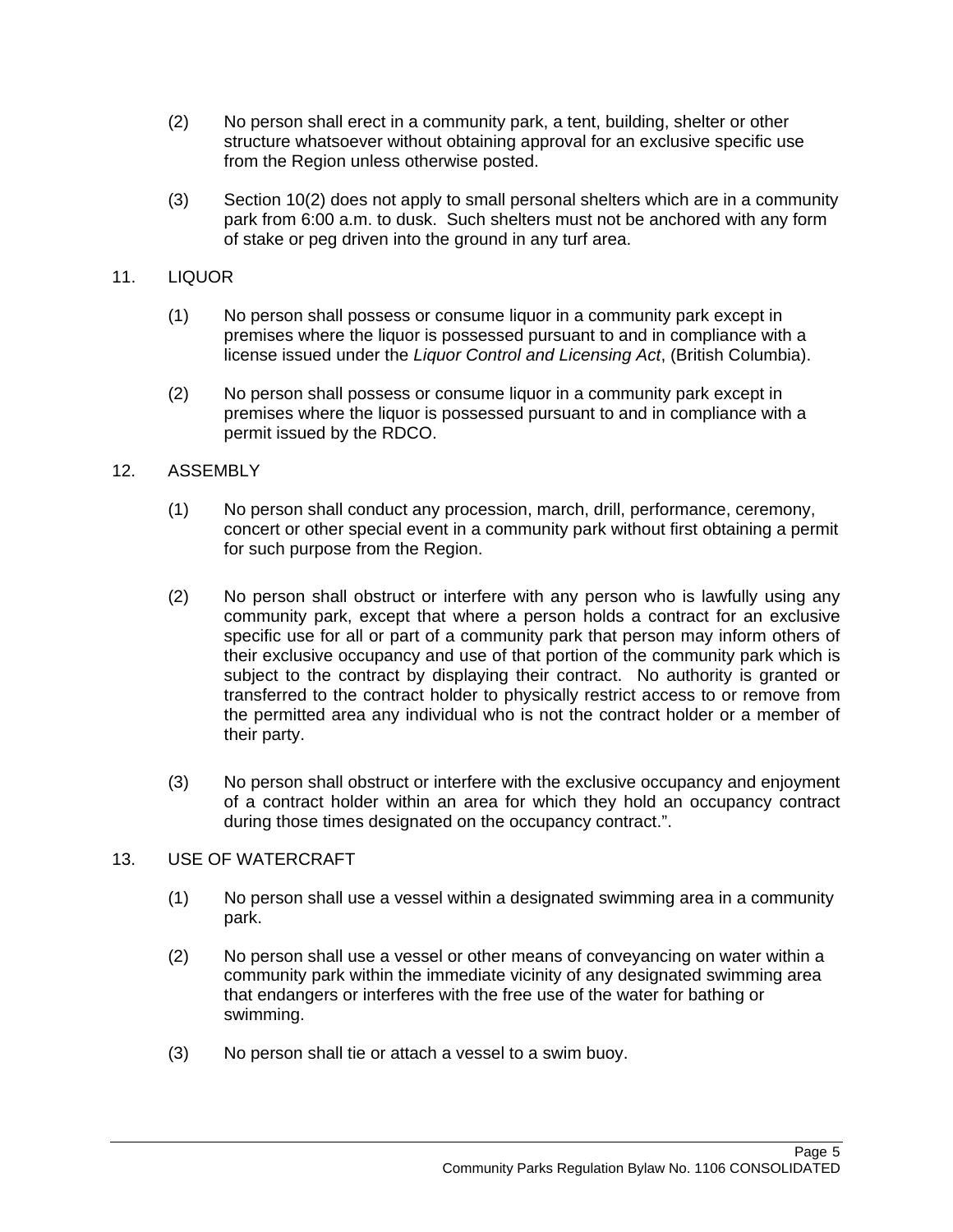- (4) No person shall moor a vessel in a designated safe harbour at any time other than during storms.
- (5) No person shall moor a vessel in a community park or boat launch area other than in designated moorage areas.

#### 14. FIRE PREVENTION

- (1) No person shall make an open fire in a community park.
- (2) No person shall throw or place upon the ground in a community park a lighted match, burning cigarette, burning cigar, lawn candle, open flame lantern or other burning material except as provided in 14.(4).
- (3) No person shall carry or have in his possession a burning cigarette, cigar or a pipe containing burning tobacco or burn tobacco or any other smoking material in any manner within a community park.
- (4) Commercial style briquette fuelled barbeques may be allowed for special events by obtaining a permit for such, from the RDCO.
- (5) No personal barbeques except those fuelled by propane shall be allowed in a community park. Where fixed barbeque stands are provided by the RDCO, only charcoal briquettes may be used.

#### 15. COMMERCIAL ACTIVITIES

- (1) No person shall sell or expose for sale any refreshment, article, merchandise or thing in a community park except as authorized by a permit pursuant to this bylaw.
- (2) No person shall conduct business or provide a commercial service in a community park except as authorized by a permit issued pursuant to this bylaw.
- (3) No person shall post up, paint or distribute advertisements or handbills of any kind in a community park.
- (4) No person shall remove for personal or commercial purposes any thing from a community park.
- (5) No person shall contravene the directions, instructions or prohibitions set out in any sign posted in a community park pursuant to the provisions of this bylaw.

#### 16. VEHICLES AND USE OF ANIMALS FOR TRANSPORT

- (1) No person shall grease, wash, clean or repair any vehicle in a community park except where repairs are necessitated because of the breakdown of a vehicle in or adjacent to a community park.
- (2) No person shall, in any community park, park a vehicle or allow a vehicle to stand or remain parked during the hours that the community park is closed pursuant to this bylaw except as outlined in 16.(14).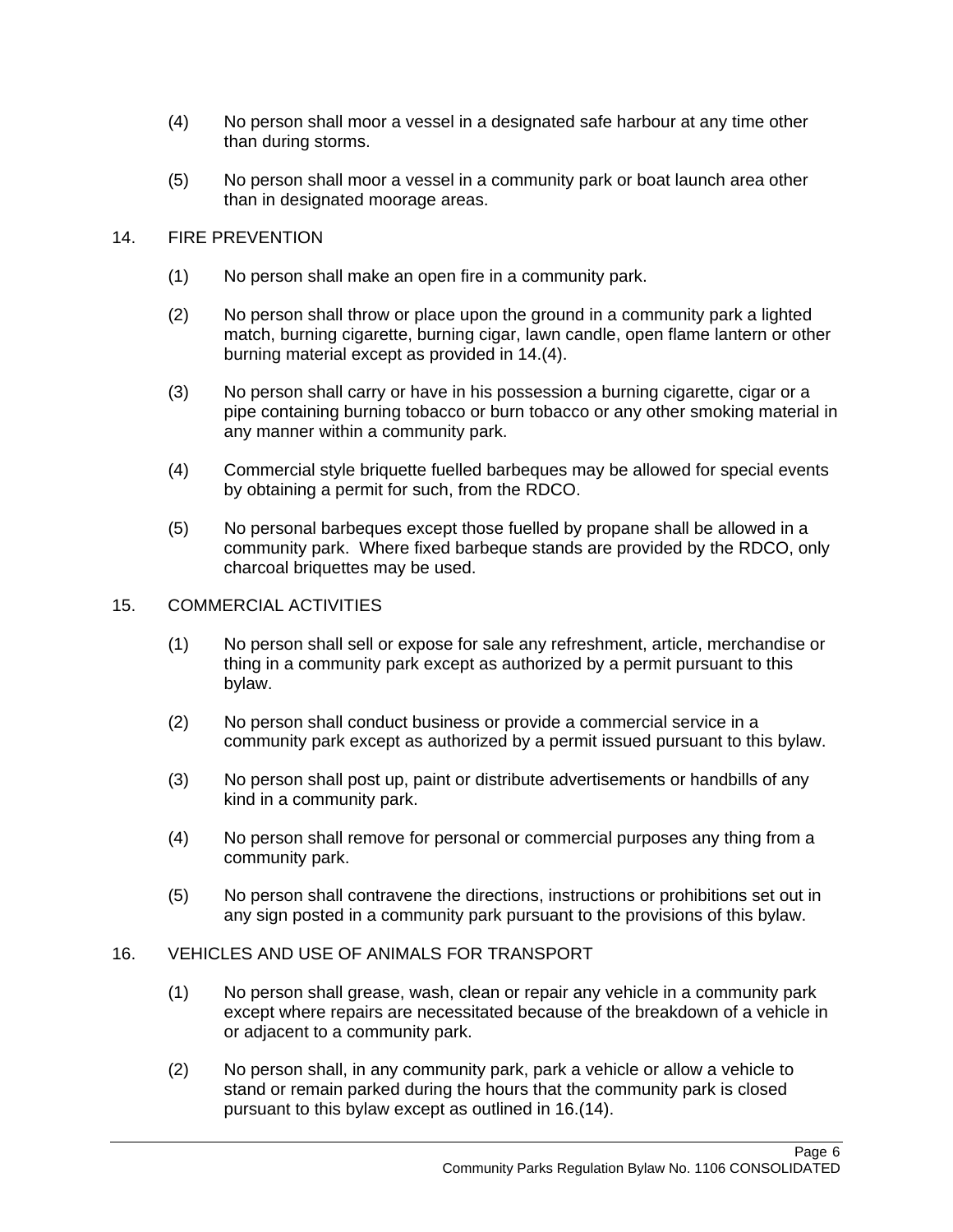- (3) No person shall ride or drive any horse or other animal or drive or propel or permit to be driven or propelled any vehicle within a community park except upon a driveway made and provided for such purpose unless otherwise posted.
- (4) No person shall, in a community park, drive any animal or vehicle upon any driveway that is designated for the use of pedestrians by a sign posted pursuant to this bylaw, provided, however, baby carriages shall be allowed on such posted paths but the same shall not be permitted to interfere with the free use of such paths by pedestrians unless otherwise posted. Permits shall be issued only to handicapped persons as defined by statute and an application for a permit to operate a motorized golf cart or similar vehicle on a driveway shall be accompanied by a certificate signed by a physician stating that the applicant is capable of safely operating a motorized golf cart or like vehicle on a driveway within a Regional or Community Park. All permits shall expire on December 31<sup>st</sup>, unless renewed. No person shall drive a vehicle in any community park that is closed pursuant to the provisions of this bylaw.
- (5) No person shall, in a community park, ride or drive any horse or other animal or drive or propel any vehicle in excess of the speed posted on a sign limiting the rate of speed for such driveway.
- (6) No person shall, in a community park, ride or drive any horse or other animal or drive or propel any vehicle in a manner that is unsafe or a nuisance or danger to other persons or animals or property within the community park.
- (7) No person shall, in a community park, fail to bring his horse, animal or vehicle to a stop upon the direction of a Peace Officer or any person authorized by the Region to supervise traffic within a community park.
- (8) No person shall, in a community park, fail to stop a vehicle or animal under control of such person whenever any horse or other animal shows signs of fright or getting out of control as a result of the movement of such animal or vehicle.
- (9) No person shall, in a community park, ride or drive any horse or other animal or drive or propel any vehicle in any direction on any driveway contrary to a sign erected pursuant to the provisions of this bylaw.
- (10) No person shall, in a community park, use, stop on, occupy or travel along or upon any roadway in such manner as to obstruct or interfere with any person lawfully using the same.
- (11) No person shall, in a community park, park a vehicle in any area except in areas designated for such purpose.
- (12) No person shall drive any vehicle at a speed greater than 15 kmph on any driveway in a community park unless otherwise posted.
- (13) A person must not park in a disabled parking stall unless the vehicle displays a disabled sticker.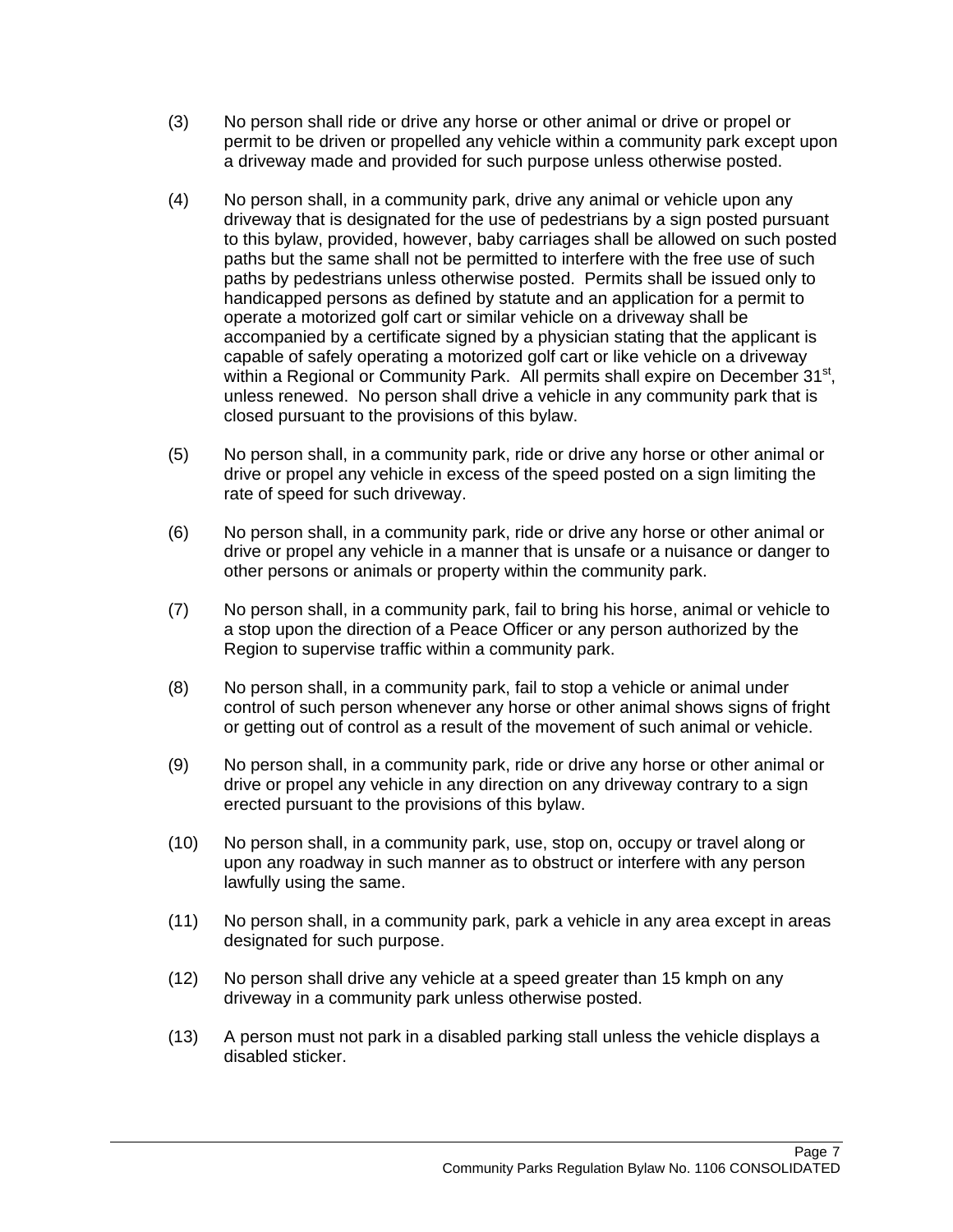(14) Vehicles left in a community park after closing will be locked in, unless otherwise posted. Owners or operators of vehicles locked in after closing may wait until the next scheduled opening to remove their vehicle or they may call the designated Contractor (as posted) to open the gate and release the vehicle. The Contractor will set the fee for releasing the vehicle from the closed park. If the same vehicle has not been removed prior to the next scheduled closing time it will be removed at the owner's expense.

## 17. AUTHORITY OF THE DIRECTOR OF PARKS AND RECREATION

- (1) The Director is authorized to order to be removed or cause to be removed from a community park:
	- (a) any obstruction placed therein contrary to the provisions of this bylaw.
	- (b) any thing erected therein contrary to the provisions of this bylaw.
	- (c) any vehicle parked or left standing therein contrary to the provisions of this bylaw.
	- (d) any sign placed therein contrary to the provisions of this bylaw.
	- (e) any motor vehicle being used or driven in a manner contrary to the provisions of this bylaw.
	- (f) any vessel parked or moored contrary to the provisions of this bylaw.
- (2) The Director may cause signs to be erected in parks that:
	- (a) designate the maximum speed to be traveled by vehicles in driveways.
	- (b) designate areas and times where parking of vehicles is permitted.
	- (c) designate the direction that vehicles are to travel upon driveways.
	- (d) designate areas that are to be used for certain functions or purposes.
	- (e) set out rules and regulations governing the use of certain facilities.
	- (f) designate areas in which certain activities are prohibited.
	- (g) limit the use of driveways or other facilities.
	- (h) give warning of danger.
	- (i) prohibit entry to the community park or facilities.
	- (j) designate hours of operation.

Bylaw No. 1106.01, adopted June 12, 2012, amended Bylaw No. 1106 by deleting Section 17 (3) in its entirety and replacing it with the following:

- (3) Permits may be issued at the discretion of the Director of Administration to persons or organizations which authorize the use or exclusive specific use of a community park or portion of a community park for sports tournaments, special events, festivals, the selling of refreshments or merchandise, or other specific uses, provided that Crown Tenures do not prevent such activities from occurring.
- (4) The Director is authorized to charge the fee set out in **Schedule A** for a permit for the use or exclusive specific use of a community park or portion thereof.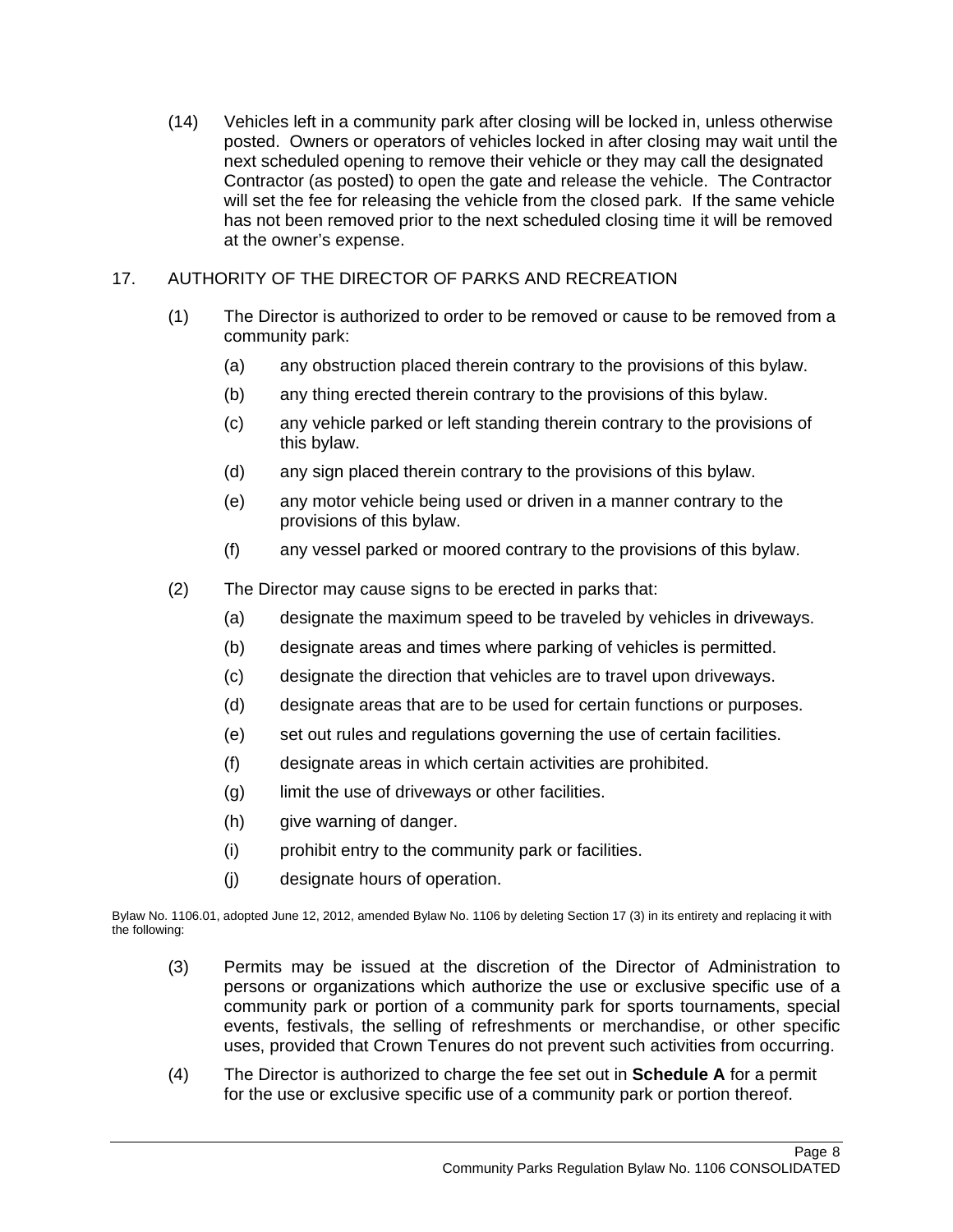- (5) The Director is authorized to collect and hold a damage deposit in the amount set out in **Schedule A** where a permit is issued for the use or exclusive specific use. Such deposit to be returned less any monies expended to repair damages.
- (6) The Region will not withhold a permit unless the proposed assembly:
	- (a) would be too large to be reasonably accommodated in the community park without damaging the community park or without materially impairing the reasonable use or enjoyment of the community park by other persons;
	- (b) would involve activities that are likely to cause damage to the community park of a type that the Region considers unreasonable given the nature of the community park; or
	- (c) would create a risk of dispute or interference with other persons using the community park that would impair the ability of other persons to make reasonable use of the community parks.

## 18. ENFORCEMENT

- (1) Where the Director removes or causes to be removed a vehicle or thing from a community park pursuant to Section 16(2) of this bylaw, such removal shall be at the expense of the person who caused such structure, vehicle, sign or other thing to be within the community park contrary to the provisions of this bylaw.
- (2) Any vehicle, structure or other thing removed pursuant to the provisions of this section may be moved to a place of safe keeping and the cost of storage at such place shall be paid by the person claiming ownership of such object in addition to the cost of removal. If the owner of such vehicle, structure or thing has not claimed the same within 30 (thirty) days of its removal from the community park it may be disposed of by sale or destruction as directed by the Board.
- (3) (a) If a vehicle is removed and not reclaimed within 3 (three) days, and the vehicle bears a current licence plate the registered owner shall be given notice by registered mail of the location of such vehicle at the address of such registered owner as shown on the records of the Motor Vehicle Branch.
	- (b) If the registered owner fails to claim the vehicle within 30 (thirty) days and pay the cost of removal and storage then the vehicle may be sold by public auction and any price obtained for such vehicle shall be applied first to the cost of removal and storage and secondly the balance, if any, shall be paid to the registered owner as shown on the records of the Motor Vehicle Branch.

## 19. EXEMPTIONS

Notwithstanding anything contained in this bylaw, the officers, officials, employees and contractors of the Region, while carrying out their duties, or performing their functions shall be exempt from the provisions of this bylaw.

20. PENALTY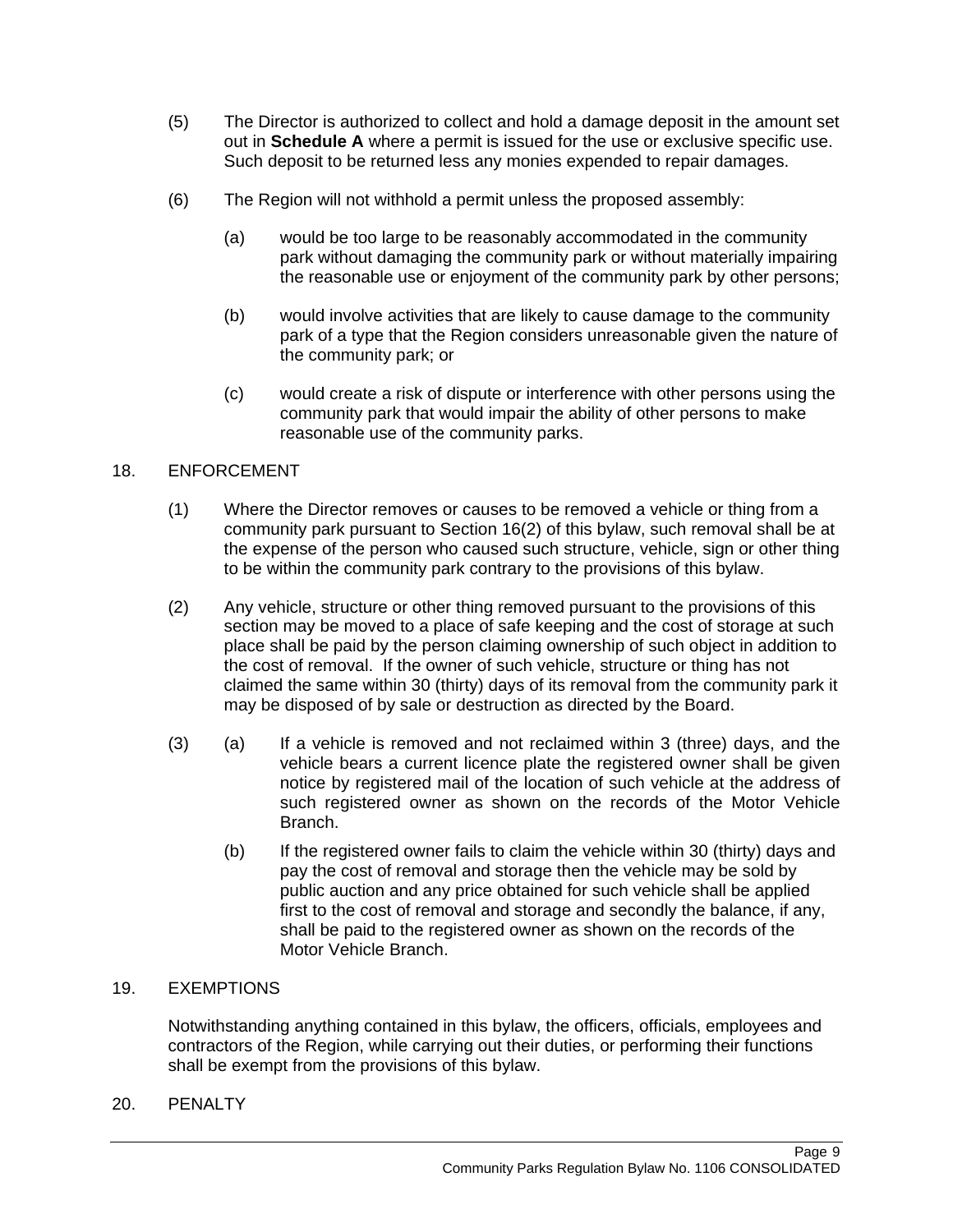Every person who contravenes a provision of this bylaw is liable, on summary conviction, to a fine not exceeding \$10,000.00, or upon conviction of a ticket offence under the Municipal Ticket Information bylaw to the applicable fine imposed under that bylaw.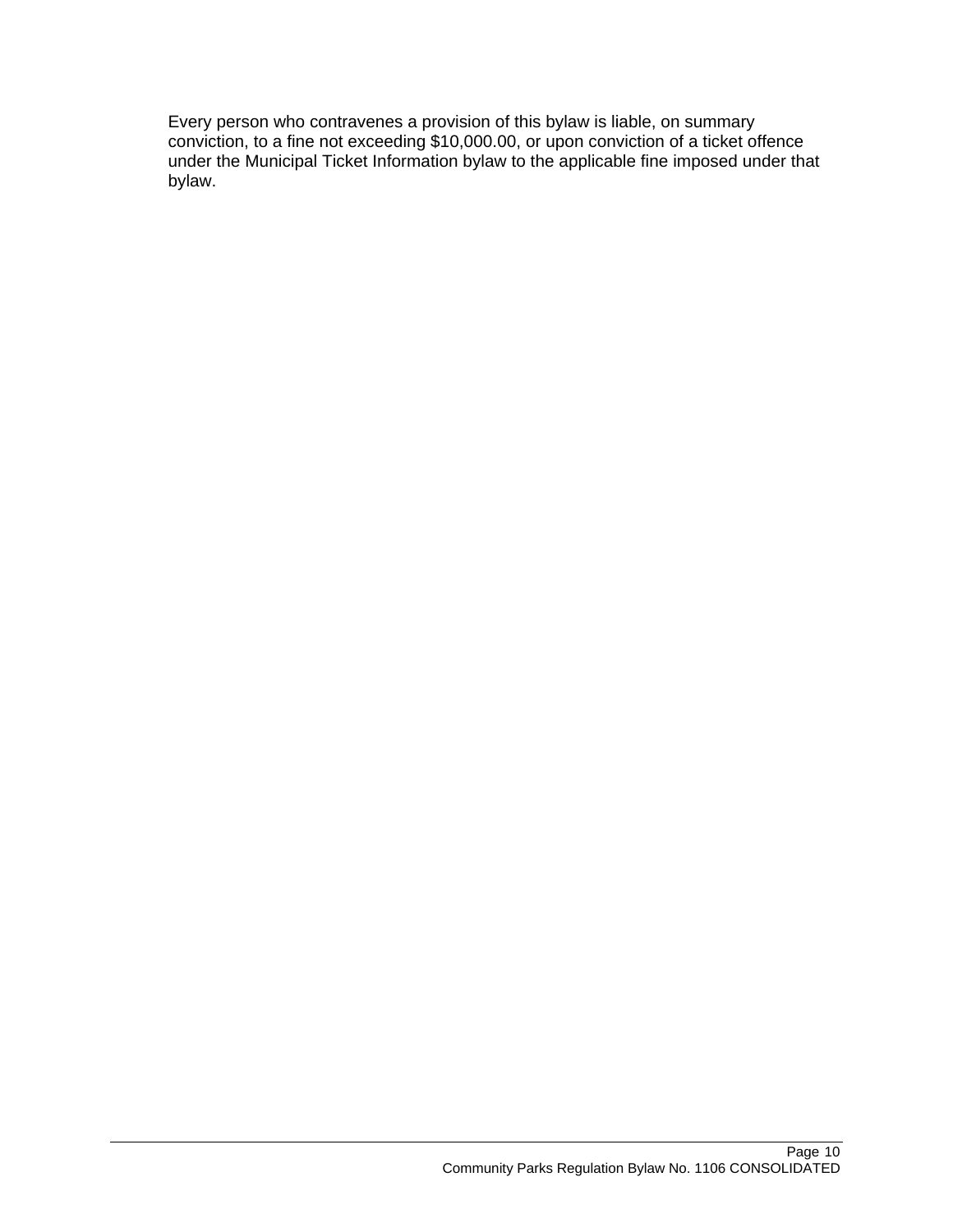## **SCHEDULE A**

(Regional District of Central Okanagan Community Parks Regulation Amendment Bylaw No. 1187, 2006)



# **GENERAL CONDITIONS AND FEES FOR THE RENTAL OR USE OF REGIONAL DISTRICT OF CENTRAL OKANAGAN COMMUNITY PARKS**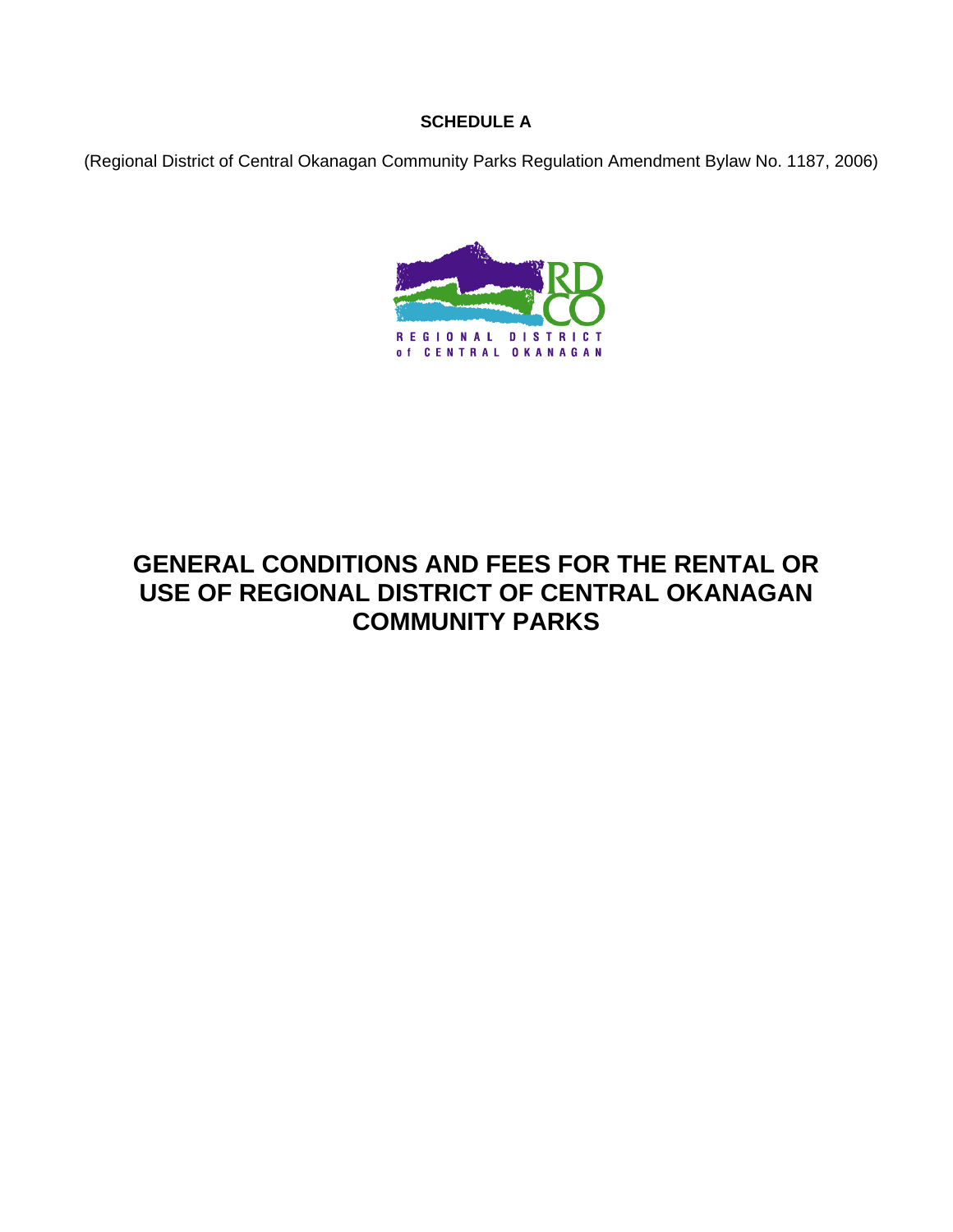## **SCHEDULE A**

## **GENERAL PRINCIPLES FOR REGIONAL DISTRICT OF CENTRAL OKANAGAN COMMUNITY PARKS RENTALS, FEES & CHARGES**

- 1. The RDCO has an obligation to sponsor, within constraints of limited available public resources, community park services which:
	- a. meet socially and environmentally worthwhile goals and objectives and clearly demonstrate a benefit to residents serviced by each of the parks and recreation services provided;
	- b. are, as far as reasonably possible, accessible to all residents of the Central Okanagan;
	- c. to the extent that public subsidy of these community parks and recreation services is justified and is required, it should be provided.
- 2. Fees and charges should supplement tax appropriations as a source of revenue for the Parks and Recreation Department of the RDCO and should not be the primary revenue source for the operation of the department.
- 3. Using public sector funds with the objective of undermining the ability of the private sector to compete in the market place is unacceptable. Taxes should never be used unfairly to compete with the private sector. However, if the public good needs to be realized, and the private sector is unwilling or unable to realize it at a price that is affordable by the target market, the public sector can justify competing with the private sector to realize those public benefits.
- 4. Cost of administering and collecting revenues should not be disproportionate to the actual revenue gained.
- 5. The extension of the Parks and Recreation Department services should be based on the need and not the income value of the services.
- 6. Special services or exclusive privileges should entail a charge:
	- a) expendable materials arts & crafts supplies
	- b) consumable materials food
	- c) specialized instruction pottery, dance, gymnastics
	- d) high cost facility pool, arena, field, complex
	- e) use of equipment kitchen, sport, chairs, tables, audio-visual
	- f) protection of property personal, parking
	- g) exclusive occupancy ice, floor, field, parking, building
	- h) admissions skate, swimming, dance, show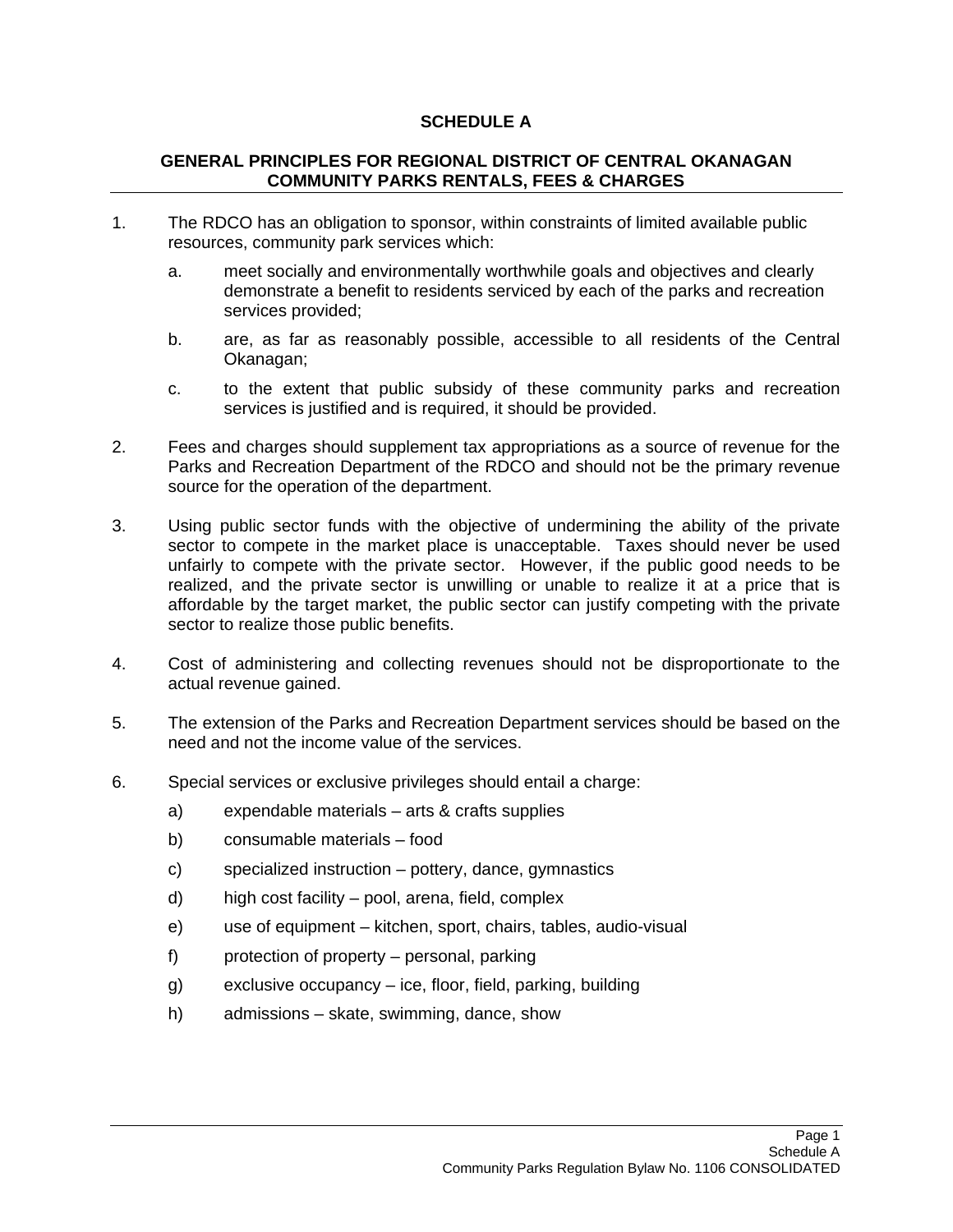- 7. Parks & Recreation public program delivery is considered the highest priority in use of parks & recreation facilities. Allocation of parks and recreation facilities will be in accordance with the following order of priority:
	- a) Community programs (i.e. public skating, environmental education, etc.)
	- b) Organized recreational use (non exclusive organized sport)
	- c) Non-profit or fundraising initiatives that have a direct relationship with the delivery of Regional or Community Parks service delivery or Recreation Facility services
	- d) Other Private and/or Commercial Users
- 8. With regard to parks and recreation facilities allocation priorities above, it must be recognized that no single use shall unreasonably monopolize or disrupt the operation of any other use.
- 9. In recognition of the community social and economic benefits associated with Provincial and National Tournaments and Competitions, Conferences and Major Special Events in the community, the Director of Parks and Recreation may adjust the fees and charges for these events, when the same can be accommodated without severely impacting the two highest allocation priorities identified above, and as deemed as appropriate after a thorough review of the individual proposal.
- 10. All fees subject to the Goods and Services Tax (G.S.T.) unless otherwise specified.
- 11. Fees and Charges Categories

| Youth/Student  13 to 17 years/or valid student card    |
|--------------------------------------------------------|
|                                                        |
|                                                        |
| and adult must accompany children into family sessions |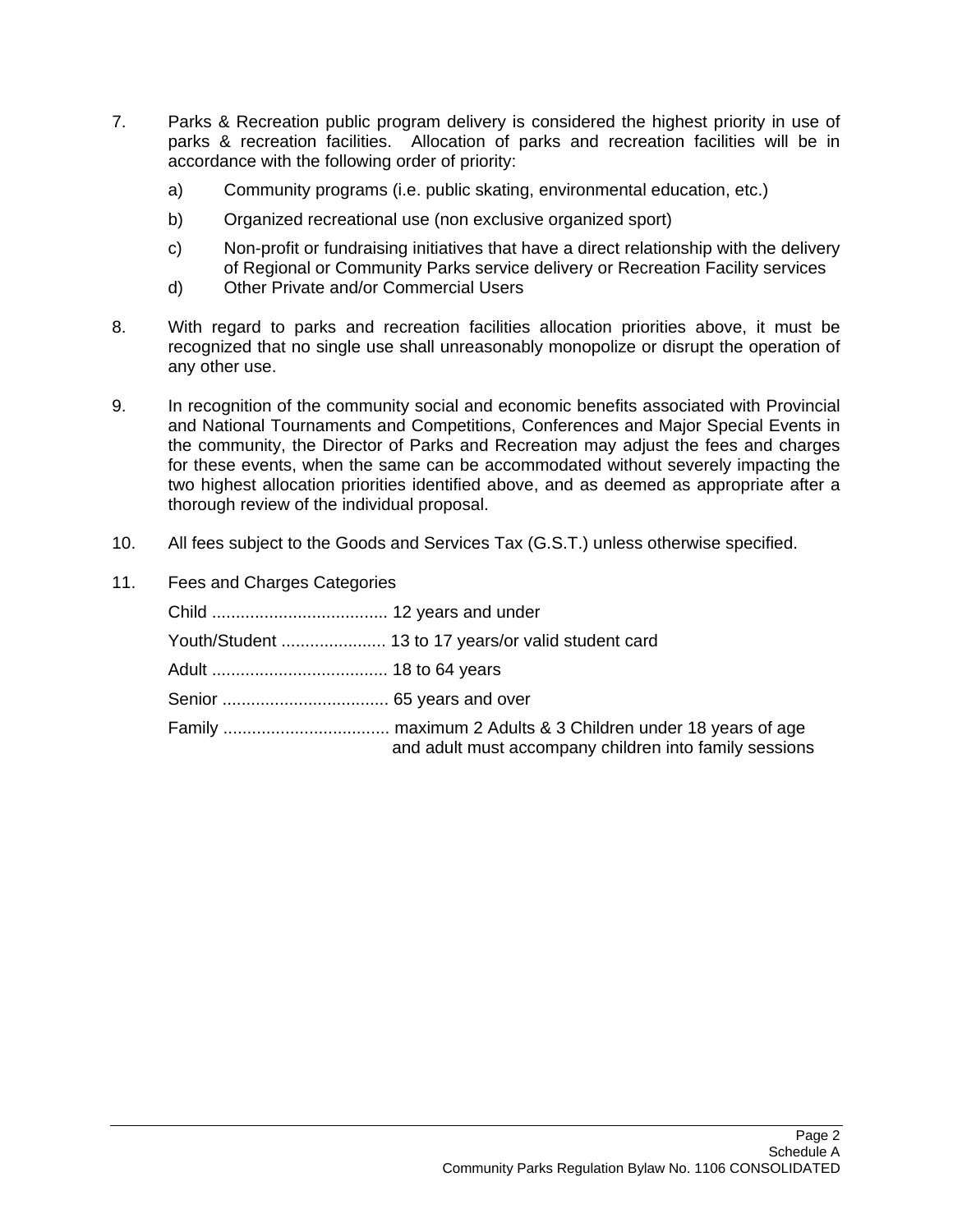#### **GENERAL CONDITIONS FOR RENTAL OR USE OF A REGIONAL DISTRICT OF CENTRAL OKANAGAN (RDCO) COMMUNITY PARKS**

#### **CONTRACT/USE AGREEMENT:**

- 1. The Director of Parks and Recreation or designated authority reserves the right to approve or deny any park use request in order to ensure an appropriate schedule of activities at any RDCO parks.
- 2. All parks use agreements are to be documented with the standard contract form and invoiced accordingly.
- 3. The renter/user must understand and agree to all specific rules and regulations as printed on the contract with respect to other terms and conditions for the use of the park.
- 4. Each park contract covers only the provision of the standard park with the normal maintenance staff.

## **LIABILITY/INSURANCE:**

- 1. Any personnel required to operate an event is the sole responsibility of the party renting the park (i.e. traffic control, ticket takers, security). The type and number of personnel must be sufficient to ensure that no person violates the laws of the Province of British Columbia, and/or the Statutes of Canada and/or the Bylaws of the RDCO.
- 2. The renter/user shall be liable for any loss or damage and assume all risk for same, including injuries to any person, arising out of the use of the facility, and shall be required to carry appropriate liability insurance as specified by RDCO. Any damages in excess of the damage deposit will be invoiced to the user.
- 3. The renter/user must, prior to the signing of the contract, obtain and maintain **comprehensive general liability insurance** including, without limitation, coverage for the indemnity provided herein, on terms satisfactory to the RDCO. The RDCO must be included as **"additional insured"**.Such policy shall be written on a comprehensive basis with inclusive limits of not less than \$2,000,000.00 per occurrence, including \$2,000,000.00 for bodily injury and/or death to any one or more persons including voluntary medical payments and property damage, or such higher limits as the RDCO may require from time to time. The policy shall contain a clause providing that the insurer will give the RDCO thirty (30) days prior written notice in the event of cancellation or material change. **The renter/user must provide the RDCO with evidence of such insurance coverage in the form of an executed copy of a Certificate of Insurance in a form satisfactory to the RDCO.** It shall be the sole responsibility of the renter/user to determine what additional insurance coverage, if any, including but not limited to Workers Compensation and Participants Insurance, is necessary and advisable for its own protection and/or to fulfill its obligations under the agreement. Any such additional insurance shall be maintained and provided at the expense of the renter/user.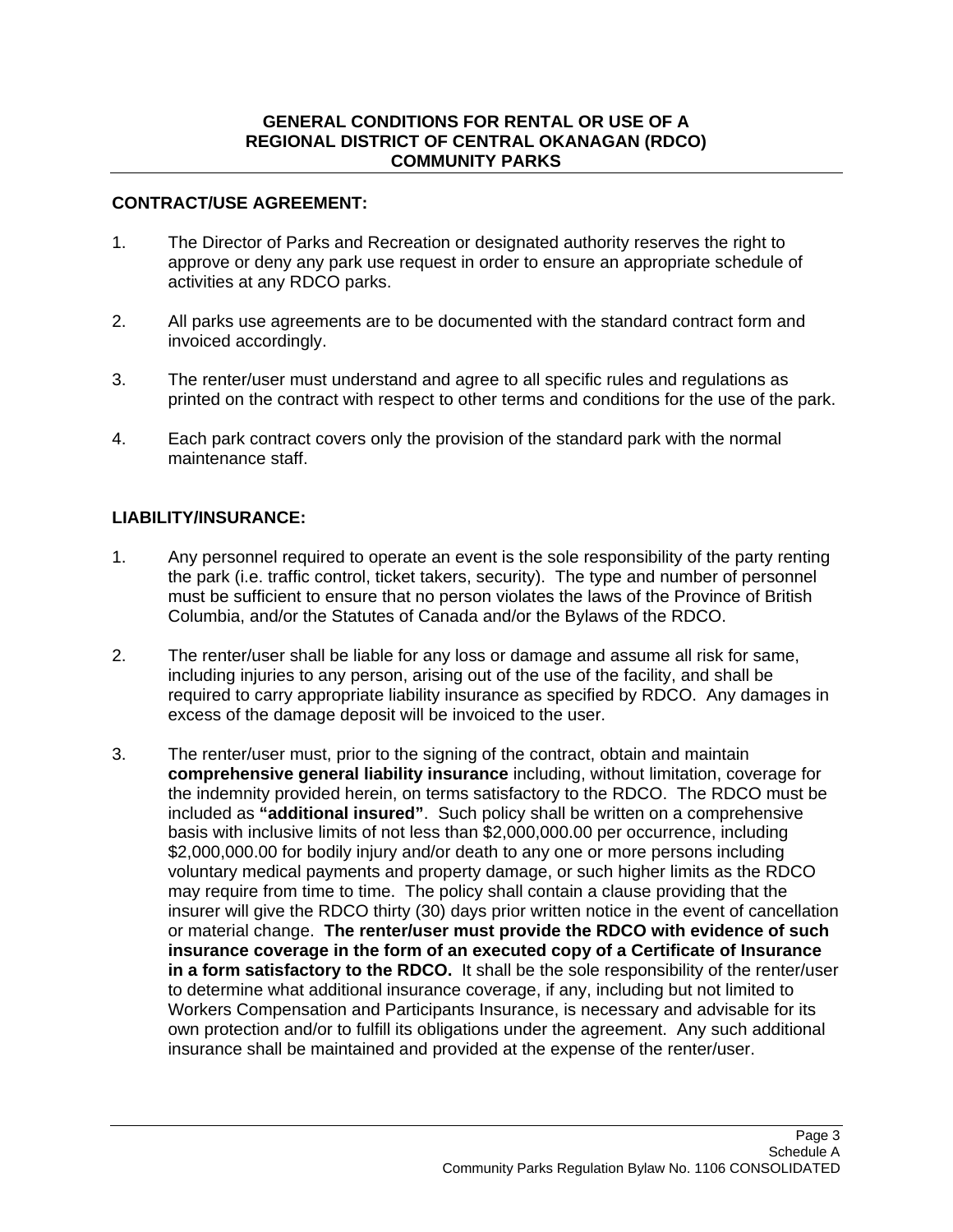## **DEPOSITS/FEES/CHARGES:**

- 1. All fees and charges must be paid fourteen (14) days prior to the first day of the event to validate the contract with the exception of users identified in Clause 5 below.
- 2. The RDCO reserves the right to demand payment of all charges at the time of signing the contract.
- 3. Rental and park use deposits and damage deposits must be paid by cash, credit card or cheque (payable to RDCO) and will be processed upon receipt.
- 4. Non-profit or complimentary use of a park by any organization must also include signing a contract for said usage in the usual manner. This non-profit or complimentary use is not exempt from any applicable S.O.C.A.N. assessment and/or insurance premiums.
- 5. Associations that rent sportsfields on an ongoing basis, such as youth soccer, minor baseball, senior slo-pitch and other qualified groups, will be invoiced at the end of every month and payment is required within thirty (30) days of receiving the invoice.
- 6. One-time or casual renters must be prepaid, as per clause 1 above, unless other arrangements have been agreed upon with RDCO.
- 7. Any person or organization renting sportsfields on a "per game" basis will pay the appropriate rent as negotiated, which will include any necessary maintenance time.
- 8. School rates, if applicable, apply only during regular school hours.
- 9. Any event that extends beyond the normal park working schedule will be required to pay the additional labour costs. Any requests for use on a Statutory Holiday will be considered on an individual basis. The RDCO reserves the right to charge for the extra labour costs associated with Statutory Holiday bookings at a minimum four (4) hour charge.
- 10. The RDCO reserves the right to determine the amount of rental deposits and damage deposits. The rental deposit will be applied to the rental. The damage deposit will be returned, less costs for any incurred damages. A separate damage deposit must be made for each event.
- 11. Tentative bookings will only be considered to a maximum of **twelve (12) months** in advance of the intended first event booking.
- 12. All tentative bookings must provide confirmation of the booking **sixty (60) days** prior to the event and a park use rental deposit of fifty percent (50%) of the required fees and charges (or as negotiated) is required to hold the tentative booking.
- 13. In the event of a rate change, the rate identified in the appropriate service Regulation bylaw approved at the time of the booking will prevail.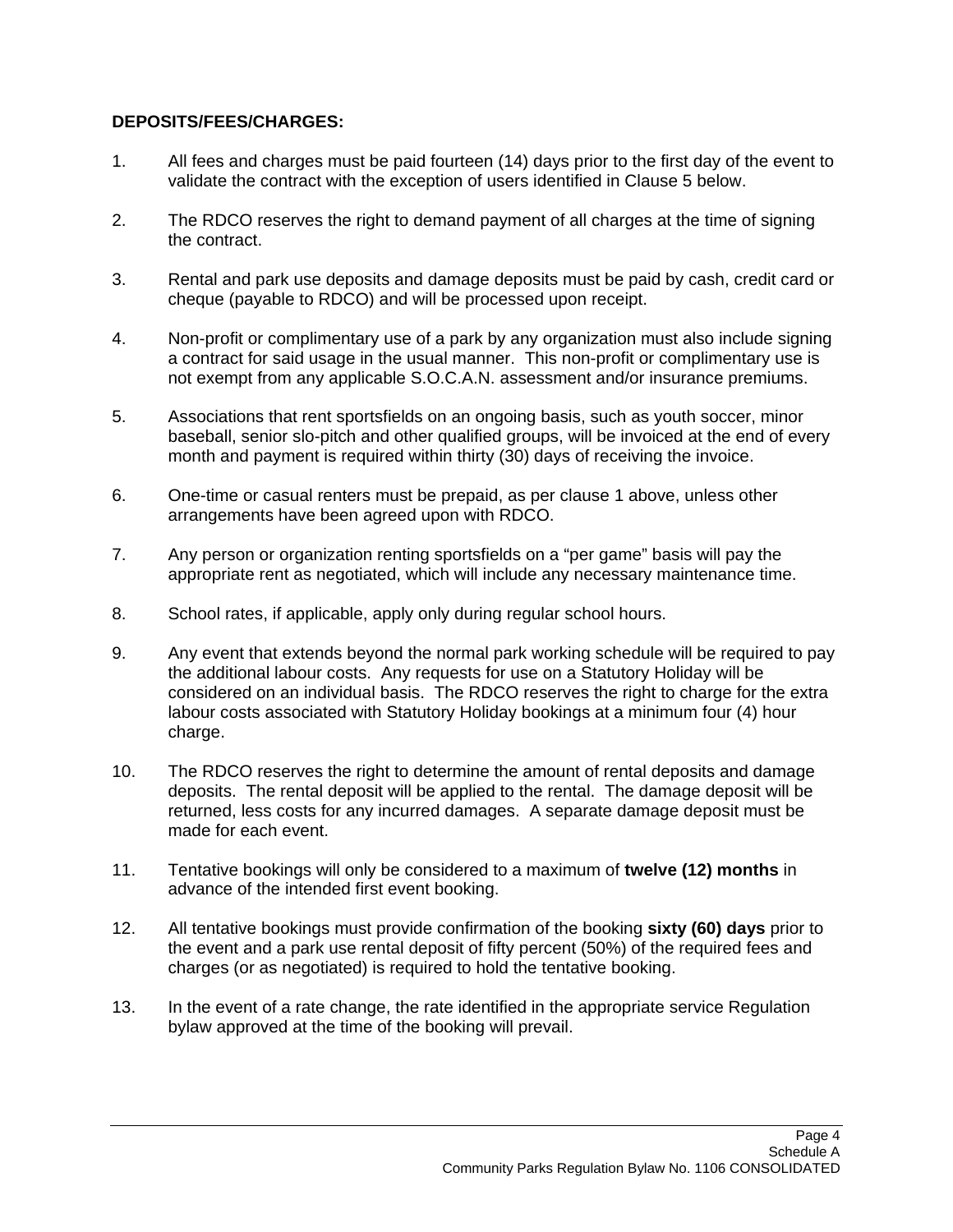# **OTHER:**

- 1. All buildings are designated NON SMOKING (refer to RDCO policy 266/00).
- 2. NO ANIMALS, except guide animals, are permitted in buildings unless authorized in the contract.
- 3. The use of any RDCO sound system installed in a building, can be included in the general contract.
- 4. Admittance to the building prior to the time stated on the contract can only be made with the express permission of the Director of Parks and Recreation or designate.

# **ADDITIONAL LICENSING:**

- 1. Consumption of alcoholic beverages is strictly forbidden, with the exception of licensed functions. Licensed functions must be approved by the Chief Administrative Officer or designated authority before obtaining a Liquor Permit from the RCMP or any other permit-issuing agency. The Regional Board may in the future adopt additional regulations regarding the consumption/possession of alcohol in all of its parks.
- 2. The renter agrees to abide by the "Designated Driver Program" policy resolution #627/97.

# **PARK BOOKING CANCELLATION POLICY**

- 1. The Park Booking Cancellation Policy applies to all RDCO Community Parks in which user fees are applied as set out by the associated park or recreation facility Regulation bylaw.
- 2. For non-regular bookings greater than three (3) hours in duration, cancellation in writing for functions must be received at least sixty (60) days in advance. If cancellation notification is received by the RDCO **less than sixty (60) days** prior to the booking, the rental deposit will be forfeited. For non-regular bookings greater than three (3) hours in duration, cancellations received **less than fourteen (14) days prior** will forfeit full charges for the intended use or rental.
- 3. For non-regular bookings up to three (3) hours in duration, cancellation in writing for functions must be received at least thirty (30) days in advance. If cancellation notification is received by the RDCO **less than thirty (30) days** prior to the booking, the rental deposit will be forfeited. All cancellations received **less than fourteen (14) days prior** will forfeit full charges for the intended use or rental.
- 4. Cancellation verbally or in writing must be received a minimum of five (5) days prior to scheduled use for all sports fields. Charges for field use after the date of use will be reversed only in the event of a rain out and only if notification is given within seven (7) days of the date of originally scheduled use.
- 5. Bookings made where there is less than the minimum cancellation time period will require payment by cash or credit card at the time of the booking.

## **\*NO EXCEPTIONS WILL BE MADE TO THE PARK BOOKING CANCELLATION POLICY UNLESS AUTHORIZED BY THE DIRECTOR.**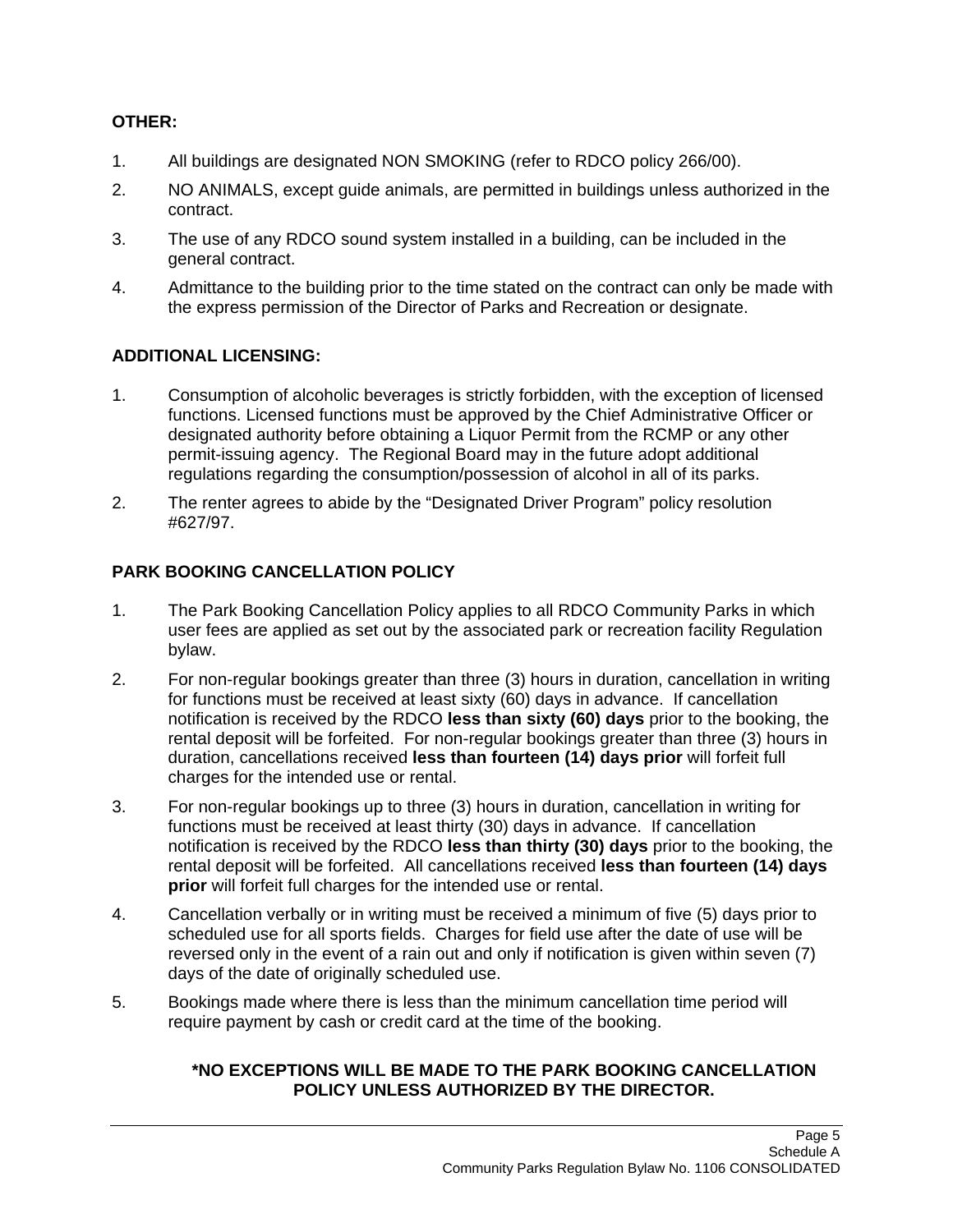## **COMMUNITY PARKS/SPORTS FIELDS RENTAL RATES AND USE CONDITIONS**

- 1. All users will be responsible to ensure that no person violates the laws of the province of B.C. and/or the Statutes of Canada or any bylaws of the Regional District of Central Okanagan (RDCO) or Municipality. Failure to comply may result in refusal of future privileges of any RDCO park or recreation facility.
- 2. User groups must not commence play on a field, ball diamond or running track, or any other outdoor facility, where the combination of excessive moisture and player usage may cause damage to the turf or playing surface. Games will have to be postponed and re-scheduled.
- 3. Motor vehicles are restricted to designated parking areas (except emergency vehicles). Dogs and horses are only allowed in designated RDCO Parks.
- 4. User groups are required to cooperate with the RDCO staff by reporting damaged equipment prior to the game or at their earliest convenience.
- 5. No user group shall erect or construct any building, fence, sign, post, etc. without obtaining prior authority from the Director of Parks and Recreation or designated authority.
- 6. The user shall not use any electrical outlets without prior approval from the Director of Parks and Recreation or designated authority.
- 7. The user shall be liable for any damage to the facility occurring as a result of the renter's use during the renter's contract time.
- 8. No posters will be installed without prior approval.
- 9. First Aid is the responsibility of the user.
- 10. Any user or user group using an RDCO Park not obeying the rules set out by the RDCO may be denied usage for a time specified by the Director of Parks and Recreation or designated authority.
- 11. Any additional maintenance will be billed extra.
- 12. The following will be charged for community park use contracts:

| <b>SPECIAL EVENT PARK USE DAILY FEES*</b>                      |                   |            |                                         |  |  |
|----------------------------------------------------------------|-------------------|------------|-----------------------------------------|--|--|
| <b>PARK</b>                                                    | # OF PARTICIPANTS | <b>FEE</b> | <b>OTHER CHARGES</b><br>(if applicable) |  |  |
| <b>Kinsmen Park</b><br>(DO NOT book during<br>sporting events) | $50 - 99$         | 50<br>S.   | <b>Facility Rental Fee</b>              |  |  |
|                                                                | $100 - 250$       | 75<br>S.   | <b>Facility Security</b>                |  |  |
|                                                                | $251 - 500$       | \$150      | Deposit                                 |  |  |
|                                                                | $501+$            | \$250      |                                         |  |  |
| <b>Westbank</b>                                                | $50 - 99$         | 50<br>\$   | <b>Special Event</b>                    |  |  |
| <b>Community Park</b>                                          | $100 - 250$       | 75<br>S    | <b>Security Deposit</b>                 |  |  |
| (JBMAC Field &                                                 | $251 - 500$       | \$150      | Staff Labour @                          |  |  |
| Stage Area)                                                    | $501+$            | \$250      | \$55/hr.                                |  |  |

\*Examples of Special Events include sports events, corporate functions, charity events, community events, etc.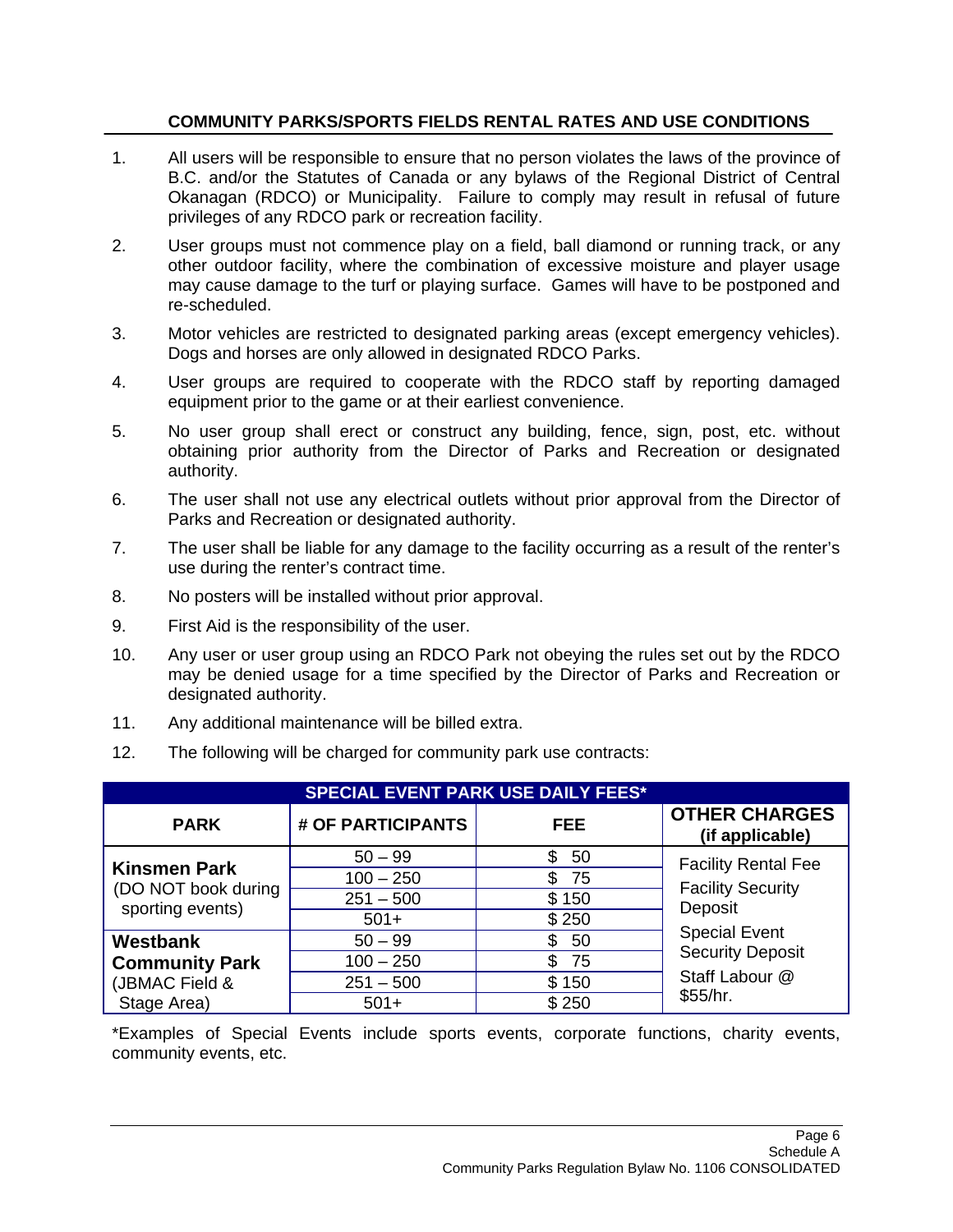- 13. The RDCO is authorized to charge a security/damage deposit payable in the case of a Community Park Use Permit for an event; at the discretion of the Director of Parks and Recreation Department or designate:
	- i. fewer than 100 people: up to \$500
	- ii. Over 100 people: up to an Additional \$500 per 100 people.

For events serving alcohol or as designated by the Regional Board, the RDCO is authorized to charge a \$300.00 deposit per event, in addition to the security/damage deposit.

# 14. **Community Park Sports Field Rental Rates**.

Subject to "Commercial" Use of Sports Fields fees as set out in the following section, users of sports fields shall pay the following rates prior to the use of the sports fields:

| <b>TYPE OF</b>       | 2006       | 2007    | 2008       | 2009    | 2010        |
|----------------------|------------|---------|------------|---------|-------------|
| <b>FEE</b>           | Rates      | Rates   | Rates      | Rates   | Rates       |
| <b>SPORTS FIELDS</b> |            |         |            |         |             |
| <b>YOUTH</b>         |            |         |            |         |             |
| A Field              | \$10.20    | \$10.40 | \$10.60    | \$10.80 | \$11.00     |
| <b>B</b> Field       | \$<br>5.10 | \$5.20  | \$<br>5.30 | \$5.40  | \$<br>5.50  |
| C Field              | \$<br>2.55 | \$2.60  | \$<br>2.65 | \$2.70  | \$2.75      |
| <b>ADULT</b>         |            |         |            |         |             |
| A Field              | \$20.40    | \$20.80 | \$21.20    | \$21.60 | \$22.00     |
| <b>B</b> Field       | \$10.20    | \$10.40 | \$10.60    | \$10.80 | \$11.00     |
| C Field              | \$<br>5.10 | \$5.20  | \$5.30     | \$5.40  | \$.<br>5.50 |

| <b>TYPE OF FEE</b> | 2006 Rates                                              | 2007 Rates | 2008 Rates | 2009 Rates | 2010 Rates |
|--------------------|---------------------------------------------------------|------------|------------|------------|------------|
|                    | <b>SPORTS FIELDS</b>                                    |            |            |            |            |
| <b>ADULT</b>       |                                                         |            |            |            |            |
| <b>Non-Prime</b>   | ** Non-prime time means $9$ am $-5$ pm Mon. $-$ Fri. ** |            |            |            |            |
| Time               |                                                         |            |            |            |            |
| A Field            | \$10.20                                                 | \$10.40    | \$10.60    | \$10.80    | \$11.00    |
| <b>B</b> Field     | \$5.10                                                  | \$5.20     | \$5.30     | \$5.40     | \$5.50     |
| C Field            | \$2.55                                                  | \$2.60     | \$2.65     | \$2.70     | \$2.75     |
| <b>ADULT</b>       |                                                         |            |            |            |            |
| Tournament         | Ten (10) hour maximum charge per day for tournaments    |            |            |            |            |
| <b>Rates</b>       |                                                         |            |            |            |            |
| A Field            | \$10.70                                                 | \$10.90    | \$11.10    | \$11.30    | \$11.50    |
| <b>B</b> Field     | \$9.10                                                  | \$9.30     | \$9.50     | \$9.70     | \$9.90     |
| C Field            | \$.<br>6.30                                             | \$<br>6.45 | \$6.60     | \$<br>6.75 | \$6.90     |

## 15. "Commercial" Use of Sports Fields

Where a field is rented to a corporation other than a not-for-profit corporation, or to a partnership or to another person carrying on a business on commercial property, the fee shall be twice the fee set out in Section 14 above.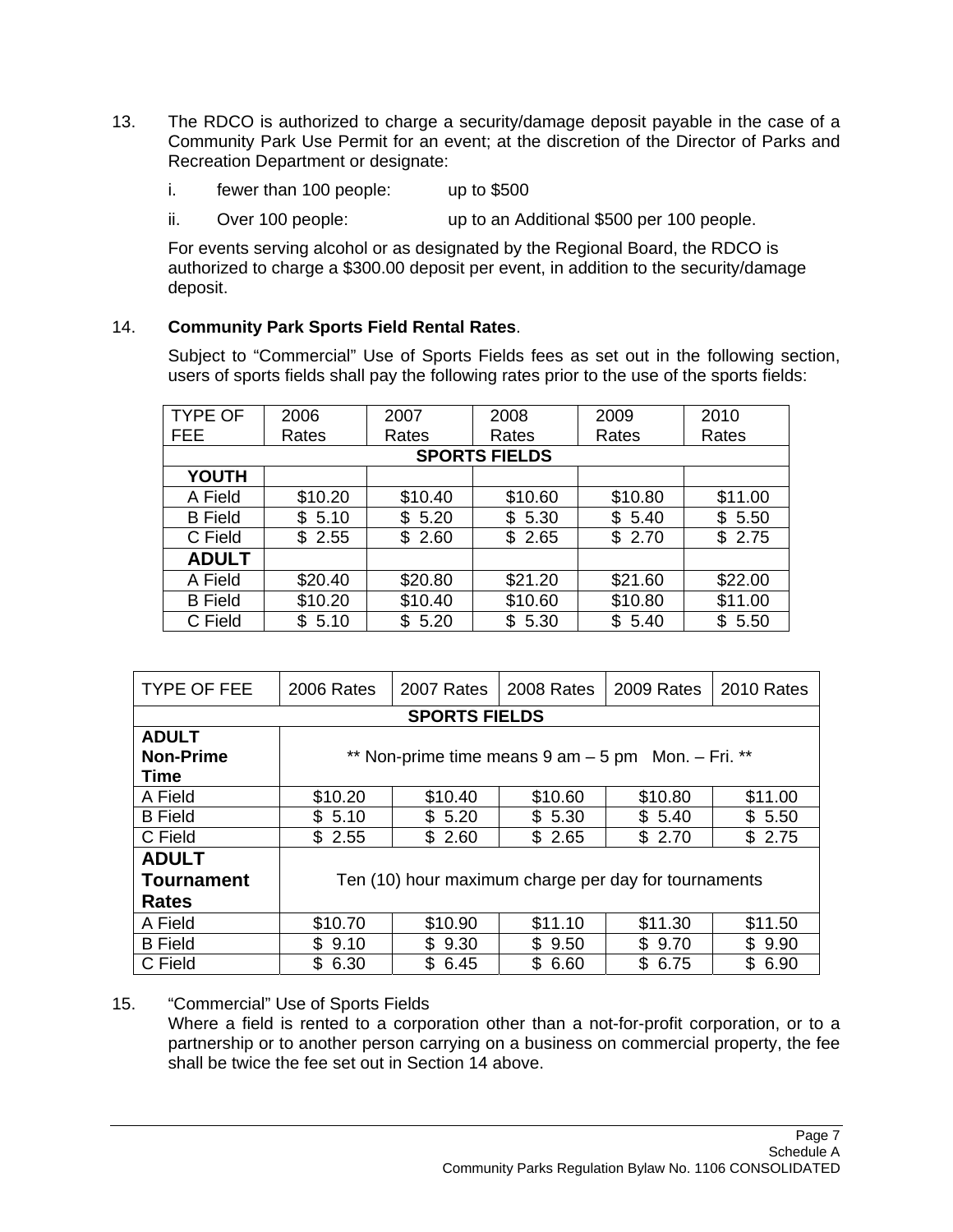#### 16. Park Special Access Contract

Under special circumstances as approved by the Director of Parks & Recreation Department or designate, access into or through a park will be considered. At the discretion of the Director or designation park access fees will be charged at a rate of \$55/per site visit and a minimum charge of \$110 will apply to all special access contracts.

#### 17. Recreation Vehicle Parking

Under special circumstances as approved by the Director of Parks & Recreation Department or designate, recreational vehicles are permitted to park overnight in sportsfield parking lots. A fee of \$15 per vehicle each night will be levied.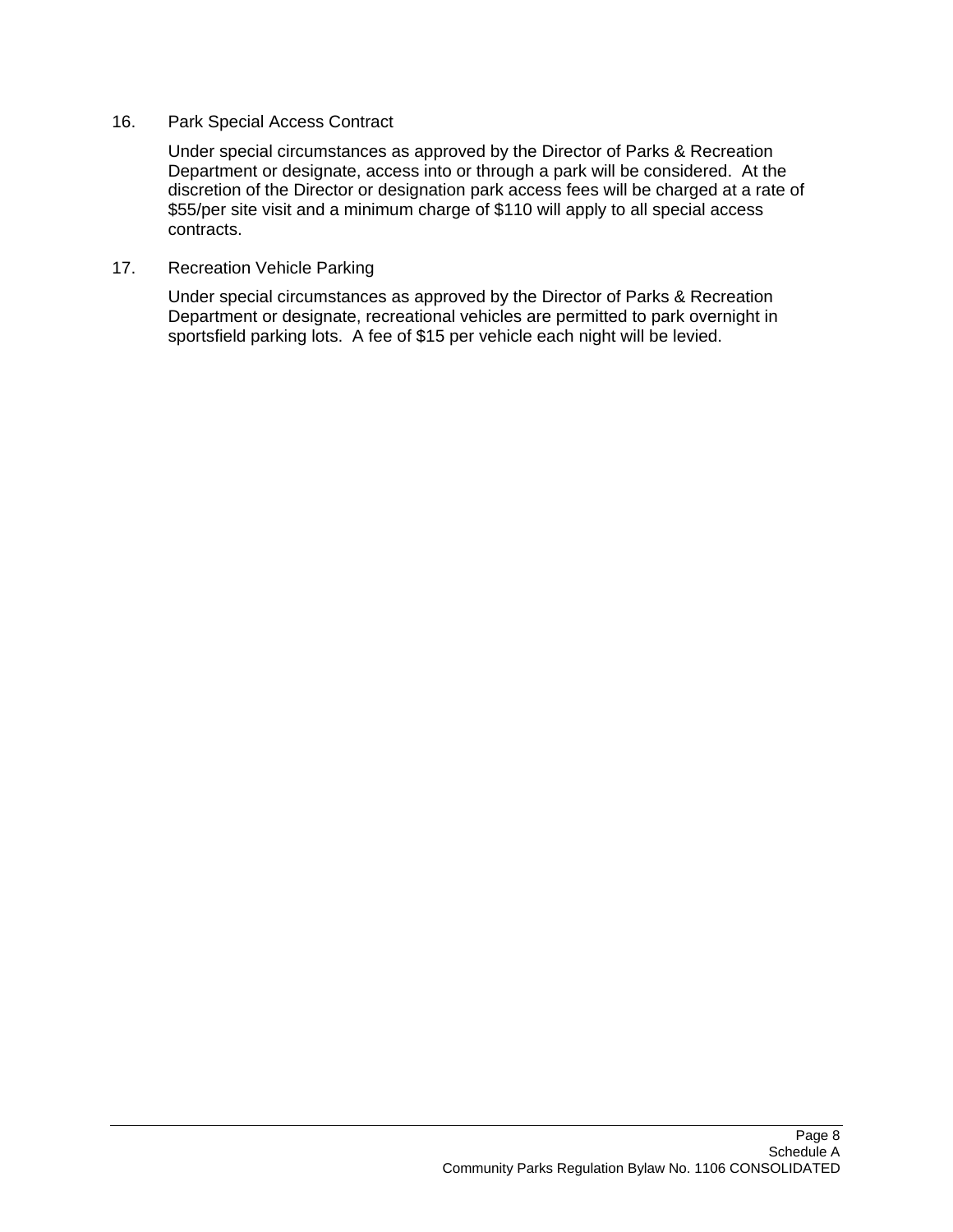## **SCHEDULE B**

# **REGIONAL DISTRICT OF CENTRAL OKANAGAN**

## **RESTRICTED ACTIVITY SCHEDULE**

- 1. Exploitation, extraction or development of natural resources will not be permitted in Community Parks, except as required for purposes of park management.
- 2. Community infrastructure and facilities such as reservoirs, utility infrastructure, communication facilities, etc. will not be developed in Community Parks except as provided below:
	- absolutely no other site, outside a community park, is available or feasible; and
	- the development of the facility will not jeopardize the ability of the park to fulfill its purpose; and
	- the development is located and undertaken with a sensitivity to the park resources and the experience of the park visitor; and
	- the development avoids key park resources and focal points of use.

## **All criteria above must be satisfied**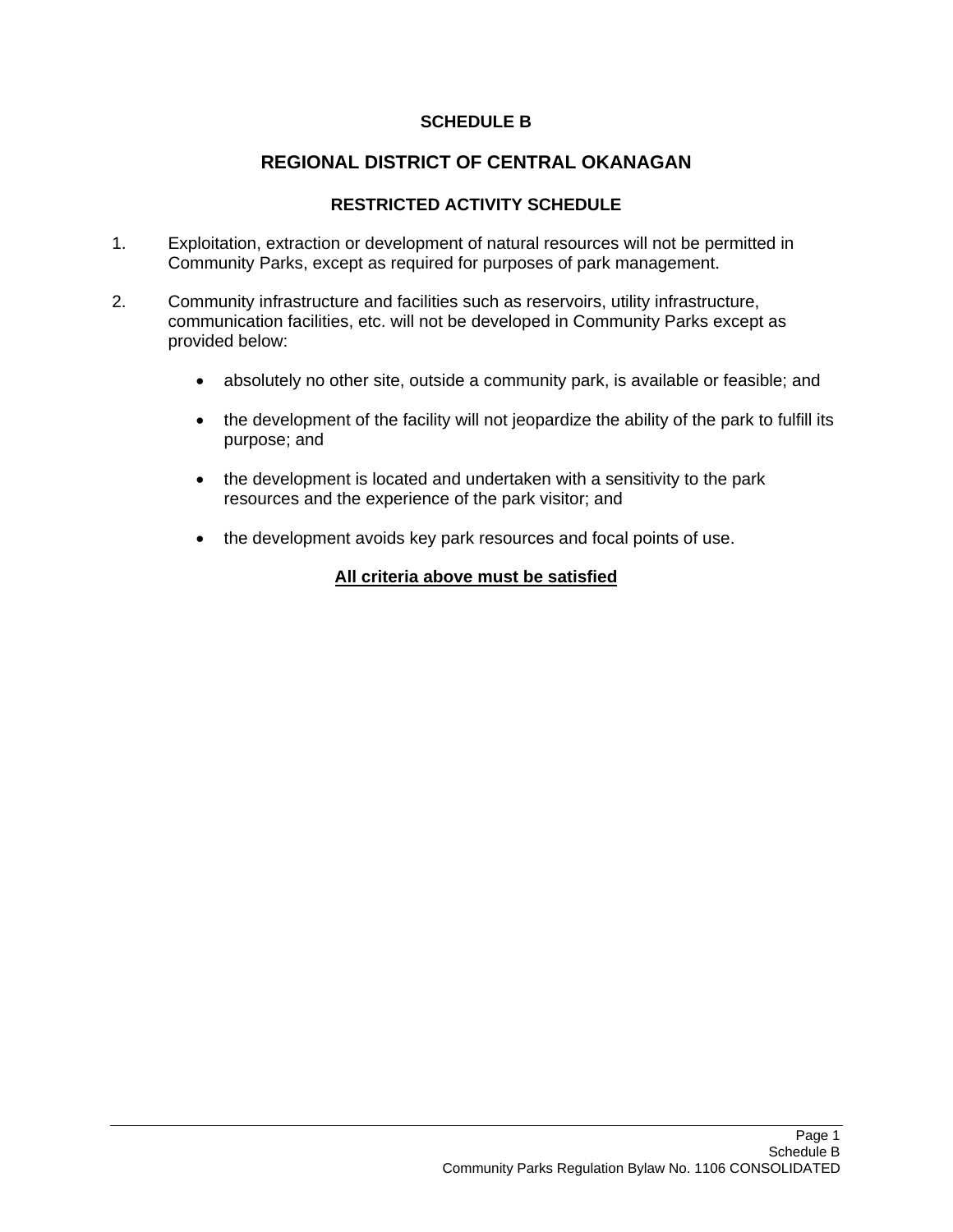## **SCHEDULE C**

## **COMMUNITY PARKS**

#### **DOGS ON-LEASH ALLOWED**

#### **IN SPECIFIED AREAS ONLY**

- 1. All dogs on leash are restricted to trails and walkways within Community Parks unless otherwise posted. Trails and walkways are defined by a corridor, four metres wide with two metres on either side of the centreline of the trail or walkway unless otherwise posted.
- 2. No dogs are allowed in any body of water or wetland adjacent to or within the four-metre corridor of any trail, unless otherwise posted.
- 3. Dogs on bridges with or without side restrictions are restricted to the structure of that bridge if it passes over any body of water or wetland.

| <b>Black Canyon</b>             | Copper Ridge                    | <b>Bridle Hill</b>                    | Smith Ridge                       |
|---------------------------------|---------------------------------|---------------------------------------|-----------------------------------|
| Casa Loma Access #2 Eain Lamont |                                 | Coventry                              | Sunview Park and<br><b>Trails</b> |
| Deer Ridge                      | <b>Glen Eagles</b><br>Walkways  | <b>Faulkner Creek</b>                 | <b>Powers Point</b>               |
| Glen Abbey                      | <b>Gregory Road</b><br>Walkway  | Glenrosa                              | Webber Road<br>Walkway            |
| Glenway                         | Jonagold                        | Harold                                | <b>Rotary Beach</b>               |
| Horizon                         | <b>Lindsay Court</b><br>Walkway | <b>Lakeview Cove</b><br>Walkway       | <b>Philpott Trail</b>             |
| Last Mountain                   | McIver                          | <b>Mount Boucherie</b><br>Sportfields | <b>Westbank Community</b>         |
| <b>McDougall Creek</b>          | <b>Mission Ridge</b>            | McLeod                                | <b>Three Forks</b>                |
| McMorland                       | Powerline Walkway               | Rock Ridge                            |                                   |
| Pine Ridge                      | Sandstone                       | <b>Shannon View</b><br>Walkway        |                                   |
| Saddle Ridge                    | <b>Shannon Place</b>            | Shannon Ridge                         |                                   |
| <b>Shannon Lake Trails</b>      | <b>Smith Creek</b>              | Smith Creek Walkway                   |                                   |
| Shannon Way                     | Star                            | Stonegate                             |                                   |